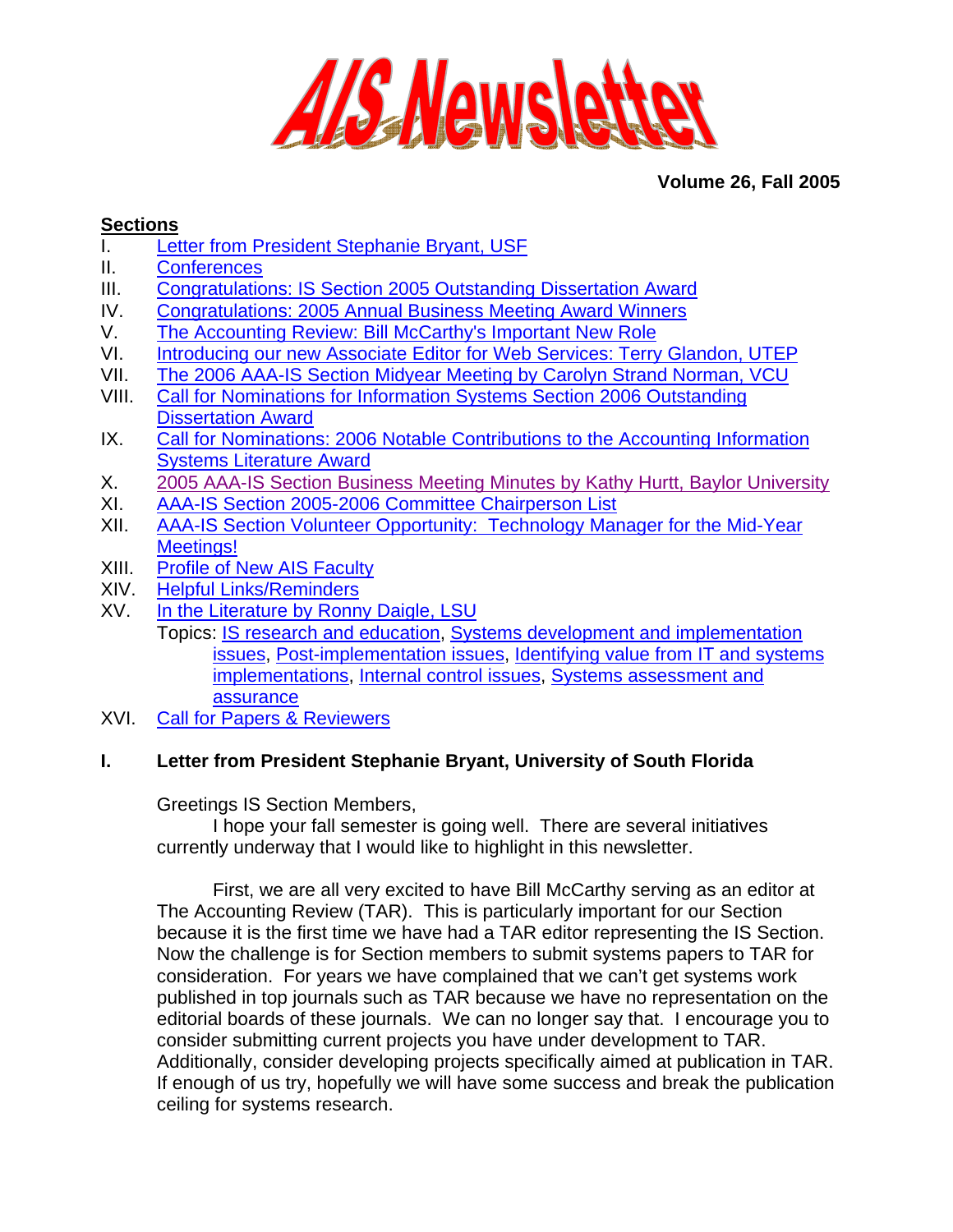Another initiative currently under way relates to AIS education. Often we would like to see what others in AIS are covering in their courses to gain new ideas. While there have been some syllabus collection efforts at AAA and other schools, the Section has not previously offered such a repository of syllabi. The education committee, under the leadership of David Hayes, is collecting and organizing syllabi from any type of AIS course, graduate or undergraduate. The committee is organizing the syllabi by textbook. So for example, if you want to see what others using the same book as you are doing in their course, you will be able to go to the IS Section website and obtain syllabi from others using your book. The committee expects to have this work completed in the spring, and the results will be posted on the Section website. This will be a wonderful resource for our members. You will be receiving an email from an education committee member soon wherein you can submit your syllabus.

 The 2006 midyear meeting is just around the corner, and I encourage you to attend. Carolyn Norman has worked extremely hard for the past 18 months to ensure you have a great meeting this January. All information on the midyear meeting plus online registration and online volunteering (discussants, reviewers, etc.) is available at the IS Section website. The meeting will be preceded by the New Scholar Consortium (sponsored by the KPMG Foundation) and JIS Research Workshop. Registration for that is also on the Section website.

 The newsletter also highlights calls for Outstanding Dissertation and Notable Contribution to the literature. Please consider nominating individuals for these awards.

 Finally, I want to thank all of the people who work so hard to make the Section a success. The newsletter lists the current year committee chairs, and I want to say a special thank you to them. The committee chairs, along with the officers, work hard all year long to ensure our Section provides a quality contribution to your academic life. I want to mention a couple of other people as well. Terry Glandon has done a fine job in getting the Section website moved to the AAA domain and in keeping the site current. Ronny Daigle has also done a great job summarizing recent systems articles for the newsletter's "In the Literature" column. All of these volunteers add tremendous value to our Section, and I am grateful for their contributions. If you have any suggestions on how the Section can improve services to its members, please let me know.

Warm regards to all, Stephanie Bryant [\(sbryant@coba.usf.edu](mailto:sbryant@coba.usf.edu)) University of South Florida

# **II. Conferences**

- **2006 AIS New Scholar Consortium** Date: January 4, 2006 Place: Scottsdale, AZ For more information: [http://aaahq.org/infosys/conferences/new\\_scholar.htm](http://aaahq.org/infosys/conferences/new_scholar.htm)
- **2006 JIS Research Workshop** Date: January 4, 2006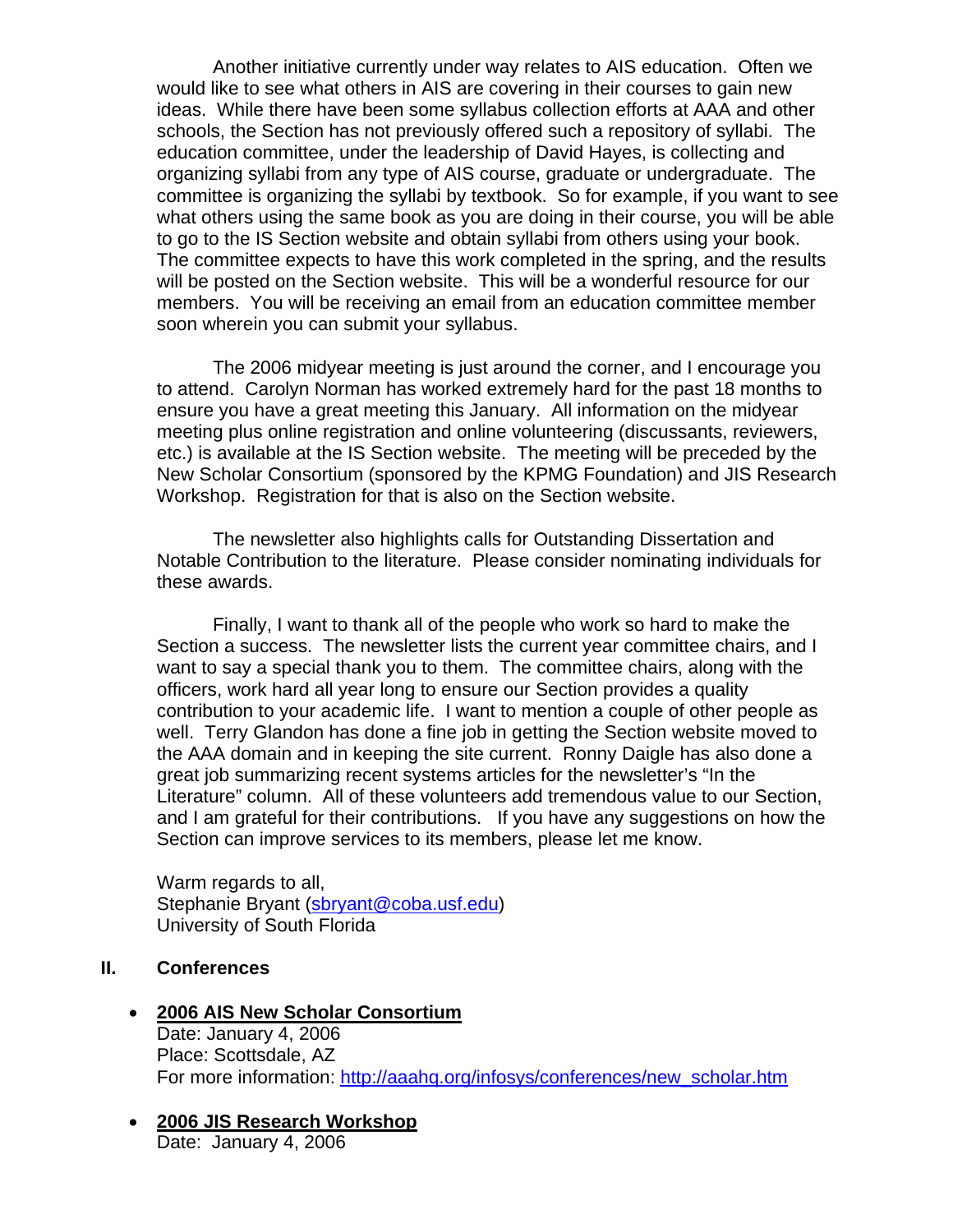<span id="page-2-0"></span>Place: Scottsdale, AZ For more information: <http://www.jisnsrw.com/>

# • **2006 AAA-IS Section Mid-Year Conference**

Date: January 4-7, 2006 Place: Scottsdale, AZ For more information: <http://aaahq.org/infosys/conferences/midyear2006.htm>

# • **Sixth International Research Symposium on Accounting Information Systems**

(in coordination with ICIS 2005) Date: December 10-11, 2005 Place: Las Vegas, Nevada For more information: <http://icis2005.unlv.edu/>

- **Organizations and Society in Information Systems (OASIS) 2005 Workshop** Date: December 11, 2005 Place: Las Vegas, NV For more information: [http://www.ifipwg82.org](http://www.ifipwg82.org/)
- **2006 17<sup>th</sup> IRMA International Conference** Date: May 21-24, 2006 Place: Washington, D.C. For more information: [www.irma-international.org](http://www.irma-international.org/)

# • **2006 Second Asia/Pacific Research Symposium on Accounting Information Systems**

(in coordination with 2006 International Symposium on Audit Research) Date: June 20, 2006 Place: Melbourne, Australia For more information: [www.sigasys.org](http://www.sigasys.org/) 

# **III. Congratulations: Alexei Nikitkov, Brock University, winner of the IS Section 2005 Outstanding Dissertation Award**



Alexei ("Alex") Nikitkov

Dissertation Title: Web Assurance: A Comparison of Seal-based and Reputation Feedback-based Assurance

Abstract: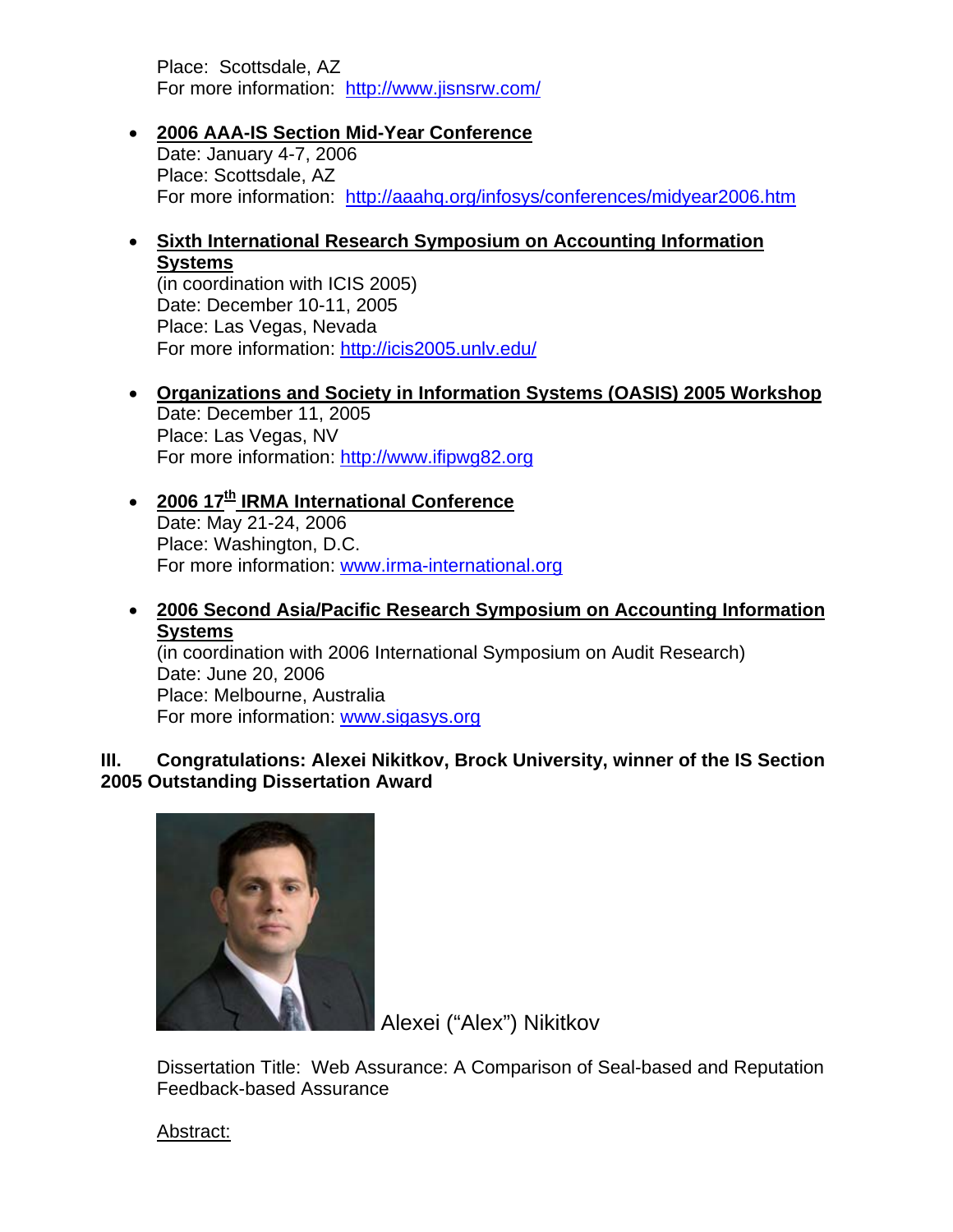<span id="page-3-0"></span>Despite wide proliferation of e-commerce, many consumers are reluctant to purchase online. Public accounting firms and other independent companies have developed assurance services in order to control online risks and help web businesses earn consumers' trust. Such assurance services typically result in a proprietary seal placed on the web site. The type of assurance provided varies considerably from an in-depth audit to review of trading policies. Unfortunately, as academic research indicates, currently available seal-type assurance services suffer low market acceptance and lack of understanding on behalf of consumers.

Drawing from sociological, economic, and marketing theory, this study examines the impact of an alternative approach to mitigating online risks and then compares it to information assurance seals. This approach is based on collecting and presenting information based on a seller's reputation feedback profile. Empirical tests suggest that the quality of reputation feedback profile is strongly associated with consumer purchasing behavior in auction and posted price settings, specifically with the decision to buy from the seller, product selling price, and overall product demand. Further, this study presents evidence that information captured in a seller's reputation feedback profile impacts consumer purchasing behavior significantly more than the presence of information assurance seals. This is true especially with the decision to buy from the seller in both, auction and posted price settings, demand for product in auction setting, and possibly selling price in auction and posted price settings.

# **IV. Congratulations: 2005 Annual Business Meeting Award Winners**

Christopher J. Wolfe: For your exemplary service as President of the Information Systems Section of the American Accounting Association, 2004-2005 The Information Systems Section Notable Contribution to the Literature Award: Vicky Arnold and Steve Sutton for "Researching Accounting as an Information Systems Discipline"

*Journal of Information Systems* Best Reviewer Award: Jacqueline Reck The Information Systems Section Outstanding Dissertation Award: Alexei Nikitkov The Information Systems Section Outstanding Service Awards:

Nancy Bagranoff for Distinguished Service in AIS Education Martha Eining for Distinguished Service in AIS Education Kathy Hurtt for Distinguished Service in AIS Education Cynthia Lohrke for Distinguished Service in AIS Education Carolyn Strand Norman for Distinguished Service as Newsletter

# **V.** *The Accounting Review***: Bill McCarthy's Important New Role**

**Editor** 

Bill McCarthy has recently been appointed as an Editor for *The Accounting Review* by Senior Editor Dan Dhaliwal of the University of Arizona. This presents our IS Section with a great opportunity for publishing in this top level Accounting journal. We need to actively show Bill our support by (1) submitting as many high quality articles for review as possible and (2) volunteering to help review papers. To this end, Bill is trying to compile a list of possible reviewers for AIS topics in particular and accounting in general. From each potential reviewer, he would like to receive (see his website at: <http://www.msu.edu/user/mccarth4/> ):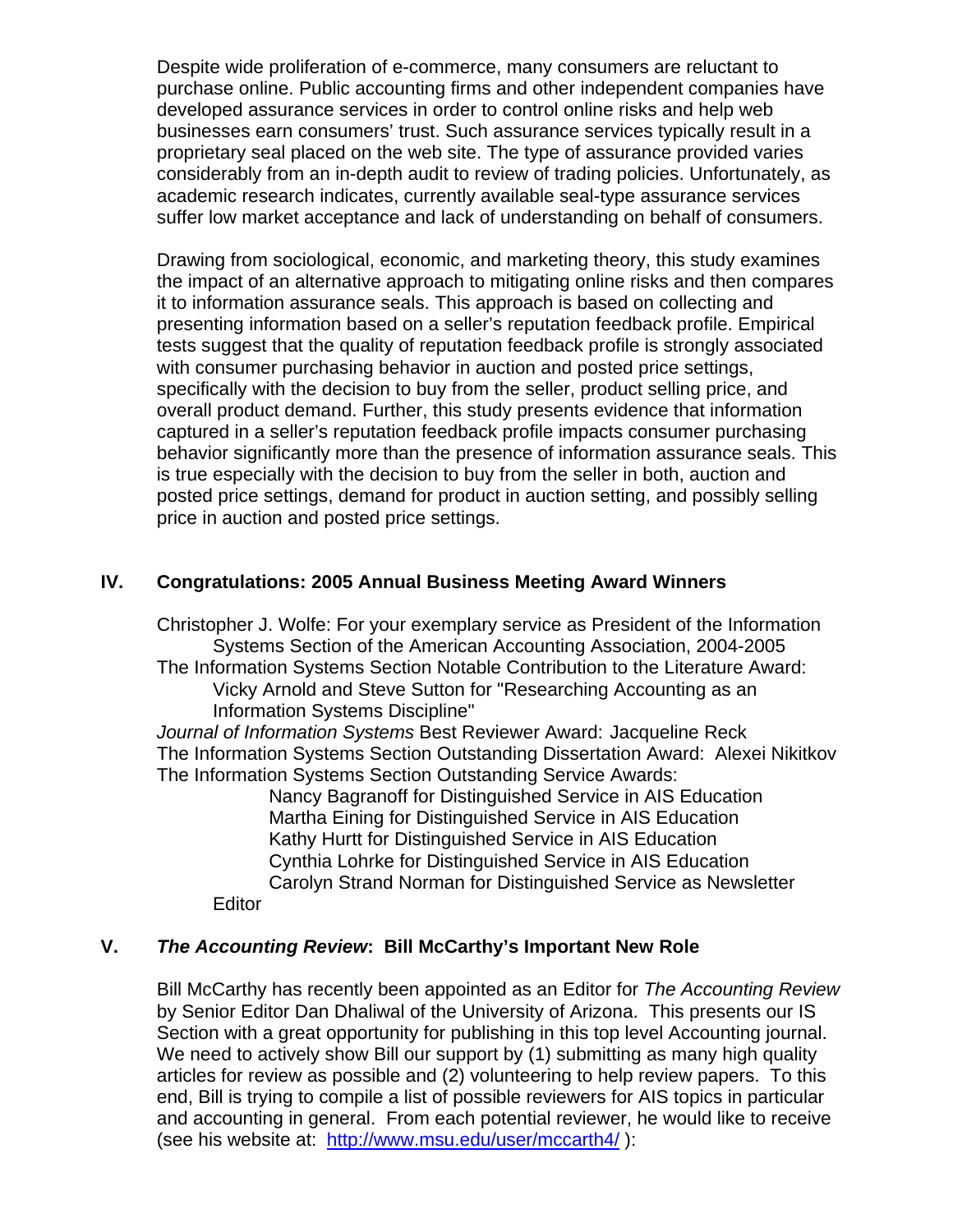- <span id="page-4-0"></span>• a list of methodological skills;
- a list of subject area skills; and
- a vita.

Potential reviewers can send these to Bill at mccarthy@bus.msu.edu.

# **VI. Introducing our new Associate Editor for Web Services: Terry Glandon, UTEP**



#### **Terry Glandon**

After many years of service, our old webmaster, Ray Merservy, has passed the mouse to our new webmaster, Terry Glandon. As part of the transition, the website ([http://aaahq.org/infosys/index.html\)](http://aaahq.org/infosys/index.html) has taken on a new look with some great new features including:

- A PDF newsletter so readers can view it online or choose to print it and read later
- Online registration for the midyear meeting
- Online volunteering for the midyear meeting
- Up-to-date calls for papers and conferences which are posted as they are received from our own section and related organizations (ICIS, AIS Educators, and so on)
- 2005 Bylaws and Policies have been updated and available (see Administration button)
- Revised Database of AIS Articles (see Resources button)
- Dissertation Abstracts (see Publications button).
- The "Syllabi Project" (see Resources button)

We thank Ray and Terry for all of their hard work!

# **VII. The 2006 AAA-IS Section Midyear Meeting by Carolyn Strand Norman, VCU**

# **Make Plans Now for the 2006 Mid-Year Meeting! Early Registration Deadline: December 5, 2005 (for conference rate)**

We have a great program of papers, speakers and activities for the meeting this year in Scottsdale, AZ. Again this year we will use the "new" format for the research paper presentations: 10 minutes for the discussant, 5 minutes for the author and the remaining time for the audience to ask questions. For the education paper sessions, the author will have the first 15 minutes to introduce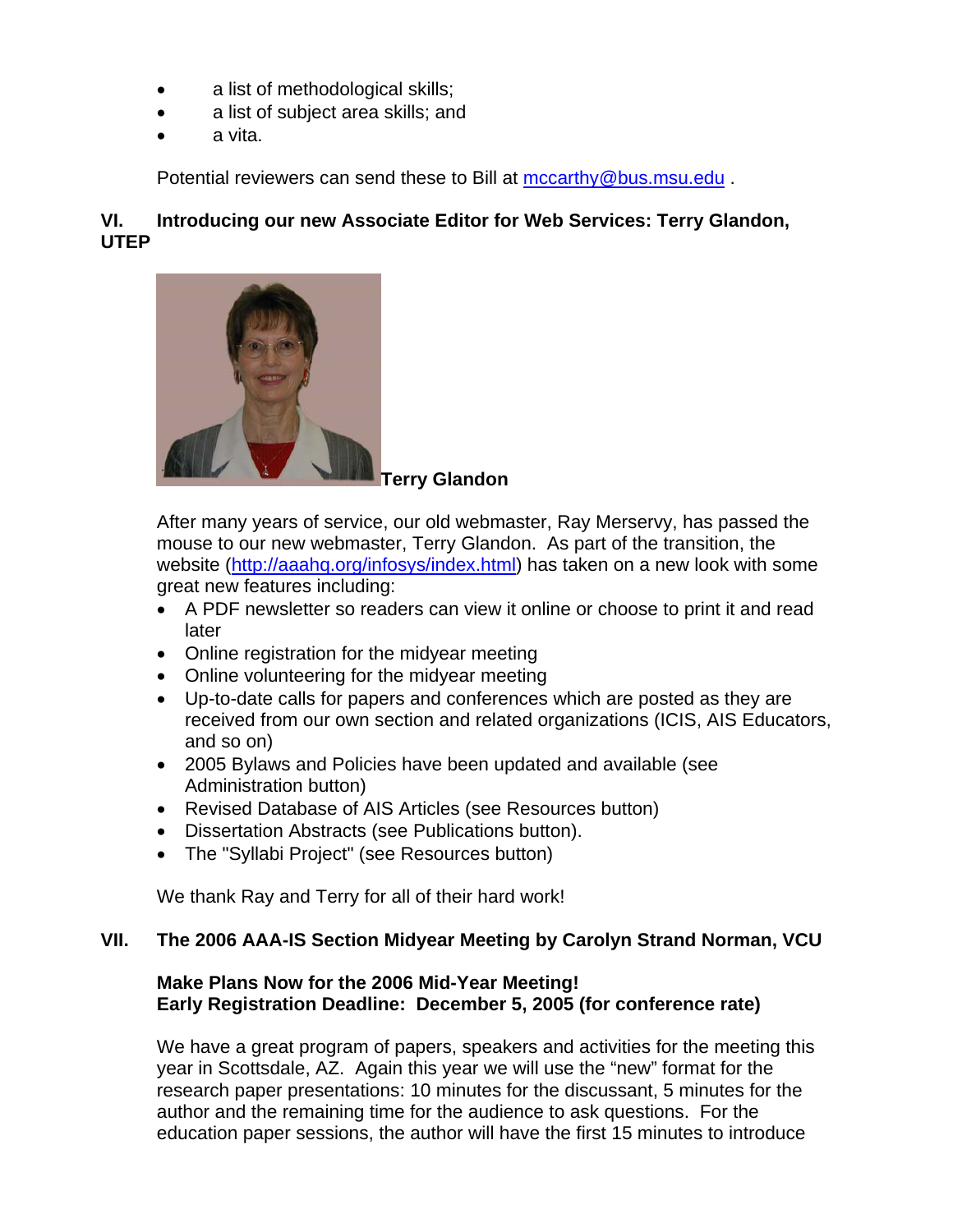<span id="page-5-0"></span>and summarize the paper, and the audience will be able to ask questions and discuss the paper for the remaining time. Of course, Moderators will be key players – they will keep us on time in each session! We expect to have all papers posted on our web site by the end of October, so all participants will have an opportunity to read papers of interest prior to the conference.

Remember to check our IS Website (<http://aaahq.org/infosys/conferences/midyear2006.htm>) frequently for any updates or announcements regarding the conference!

# **VIII. Call for Nominations for Information Systems Section 2006 Outstanding Dissertation Award**

The Information Systems Section of the American Accounting Association is pleased to announce its 2006 Outstanding Dissertation Award Competition. The purpose of this award is to recognize outstanding dissertations in the field of accounting information systems. The winner will be honored with a plaque presented at the IS Section Business meeting at the 2006 Annual Meeting in Washington DC. An abstract of the winning dissertation will appear in the Section Newsletter.

Entries may be nominated by either the student who wrote the dissertation or by one or more members of the dissertation committee. The entry should not be under simultaneous consideration by other sections of the AAA.

The submission requirements are as follows:

- 1. Dissertation topic dealing with information systems
- 2. Dissertation completed between January 1, 2005 and December 31, 2005
- 3. A letter signed by the dissertation chair stating the dissertation was completed and accepted by the degree granting institution during the above period
- 4. A nominating letter stating why the dissertation should be recognized as outstanding
- 5. A paper from the dissertation that meets the criteria for papers submitted to the Journal of Information Systems\* or a 15 page abstract (the paper format is strongly encouraged)

Please submit four hard copies or one electronic copy (electronic submission is encouraged) to:

Bill Heninger Brigham Young University Marriott School 517 TNRB Provo, UT 84602-3113 Telephone: (801) 422-6899 Email: [heninger@byu.edu](mailto:heninger@byu.edu)

All submissions must be postmarked by **March 15, 2006.** The award committee may request finalists to submit a copy of their completed dissertation.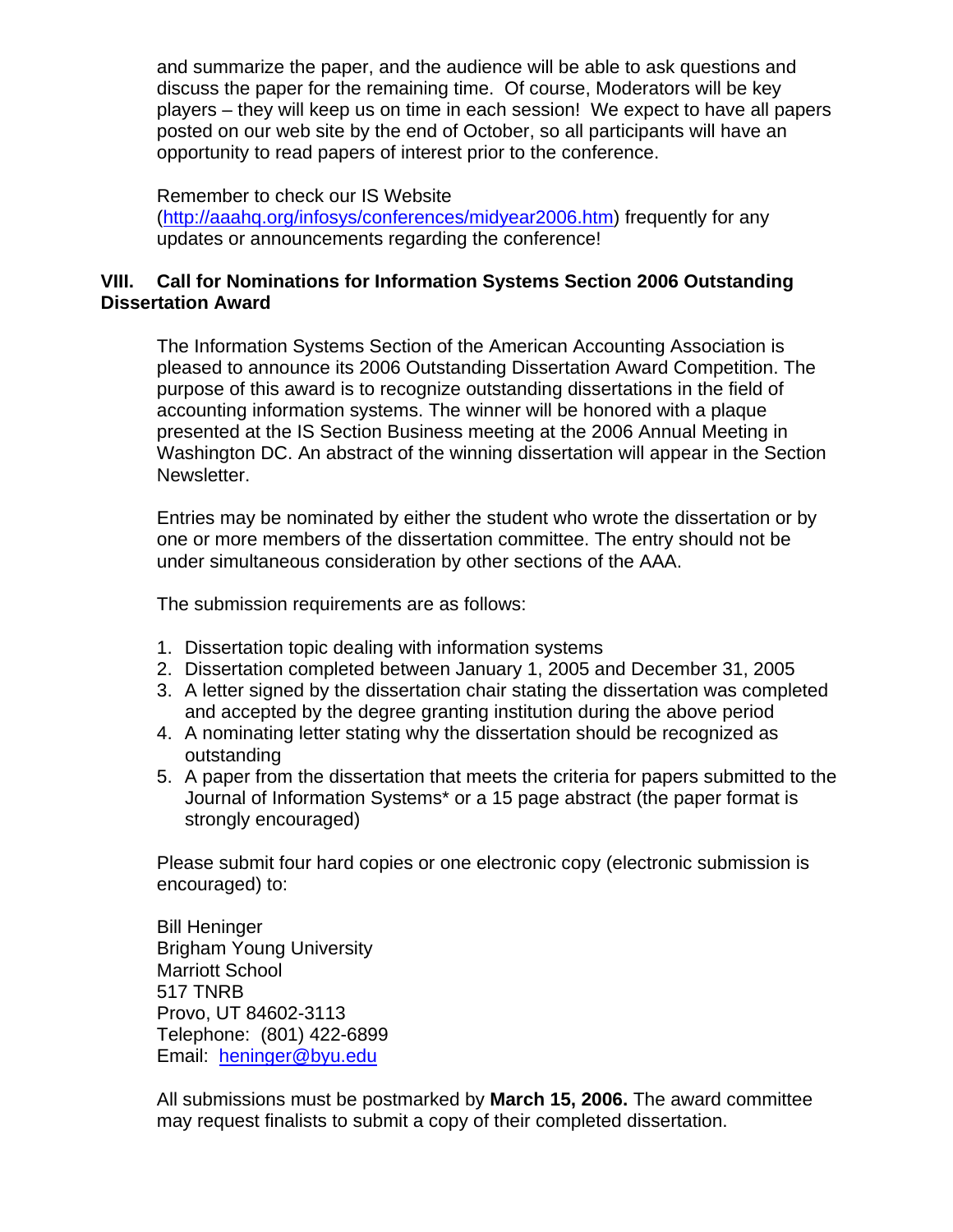\* Please refer to the latest issue for requirements related to length, format and other matters such as inclusion of experimental instruments.

# <span id="page-6-0"></span>**IX. Call for Nominations: 2006 Notable Contributions to the Accounting Information Systems Literature Award**

The Information Systems Section of the American Accounting Association is pleased to announce its 2006 Notable Contributions to the Accounting Information Systems Literature Award competition. The purpose of this award is to recognize outstanding contributions of exceptional merit that make a direct contribution to AIS research. The winner of this award will be honored with a plaque presented at the Information Systems Section Business Meeting to be held at the 2006 AAA Annual Meeting.

The criteria for the award are:

- Impact the work has had on theoretical or applied accounting information systems research.
- Relevance to the larger IS research community
- Originality and innovation of the ideas presented in the work.
- Development of an appropriate theoretical foundation.
- Contribution to knowledge in the area of accounting information systems.
- Soundness of methodology and analysis (where appropriate).

Selection Process:

• Nominations should be made to the Chair of the Notable Contributions to the IS Literature Award Committee in care of the committee chair:

Andreas Nicolaou, Bowling Green University, Department of Accounting and Management Information Systems College of Business Administration Bowling Green State University 329 Business Administration Bowling Green, OH 43403 Phone: (419) 372-2932 Fax: (419) 372-2875 Email: [anicol@cba.bgsu.edu](mailto:eighmeje@muohio.edu)

# • **Deadline for nominations is March 31, 2006.**

- Consideration shall be given to peer-reviewed books, monographs, and journal articles on research topics and methods in the field of accounting information systems. For journal articles, nominations are not limited to any particular journal, but should be publications recognized as having made a significant contribution to the literature in accounting information systems.
- The work must have been published prior to December 31, 2002.
- To be eligible for consideration, at least one of the authors of the work must be a current member of the AAA.
- Nominations should be made to the chair of the Notable Contributions to the IS Literature Award Committee.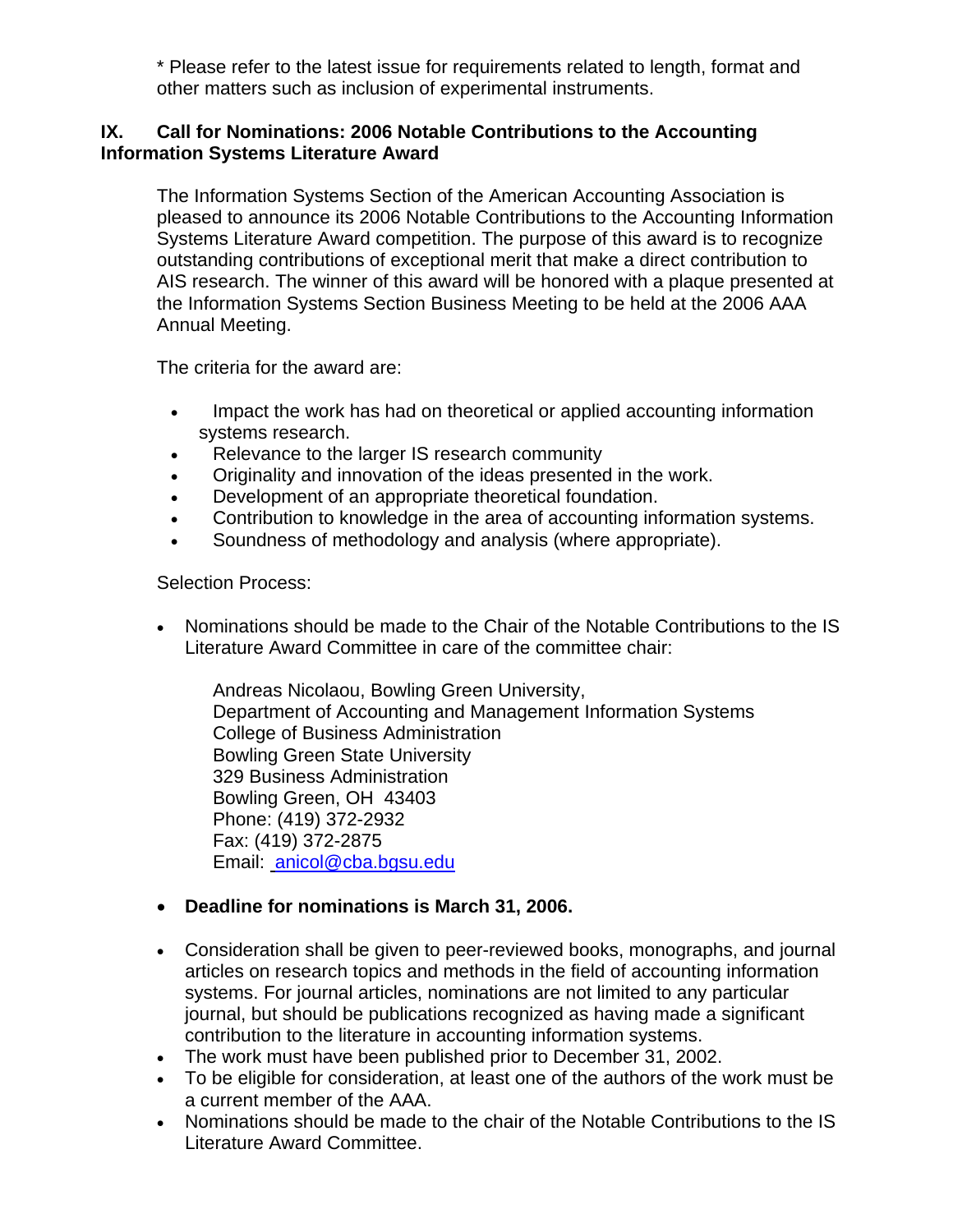- The work must be nominated by an IS Section member.
- The nominating letter should include statements that assess the importance of the work and its current or potential impact on the accounting information systems literature.
- Electronic or physical submissions are accepted. Four copies are required of physical submissions.
- If there are no nominations by the deadline, an award should not be given that year.
- The committee is not required to accept one of the nominated papers for the award.
- Selection of the award winner will be made by the Notable Contributions to the IS Literature Award Committee. This committee will consist of a chair and two members, all appointed by the Vice President of the IS Section to serve the following year. Current members of the committee and the Executive Committee are ineligible for the award.

# **X. 2005 AAA-IS Section Business Meeting Minutes by Kathy Hurtt, Baylor University**

# **Minutes of the IS Section Business Meeting**

Tuesday August 9<sup>th</sup>, 2005  $7:00 - 8:15$  am San Francisco, California

- Christopher Wolfe, president, called the meeting to order at 7:00 am and welcomed the members to the IS Section Business Meeting and breakfast. Chris welcomed and introduced Susan Crosson, Vice President-Sections and Regions.
- Vice President Crosson thanked the members of the IS section for the suggestions and ideas that been brought forward to the AAA. She expressed the appreciation of the AAA for the sections support of the organization and the section's willingness to act in an innovative manner.
- Scott Summers, By-Laws Committee Chairman, brought three changes to the membership. These changes were 1). The addition of the mission statement. 2). A change in number of folks needed to petition from 25 to 10. 3). A change in the number of days for the posting of the nominees from 90 to 30. See Appendix A for the complete By-Laws.
- Bill McCarthy, who was recently named an Associate Editor of *The Accounting Review (TAR)* spoke briefly about the need for outstanding papers from the IS section to be submitted to *TAR.* Bill indicated that he is looking for papers that exhibit methodological rigor with an explicit link to accounting or and accounting information systems issue. He requested that individuals submit their "very best research projects" to *TAR.* Bill also indicated a need for reviewers and requested that volunteers email him at [mccarthy@bus.msu.edu](mailto:mccarthy@bus.msu.edu) and state their methodological skills, subject area expertise and also submit a vita.
- Dan Stone, former editor of the *Journal of Information Systems (JIS)*  reflected on his tenure as editor and indicated after reflection, he would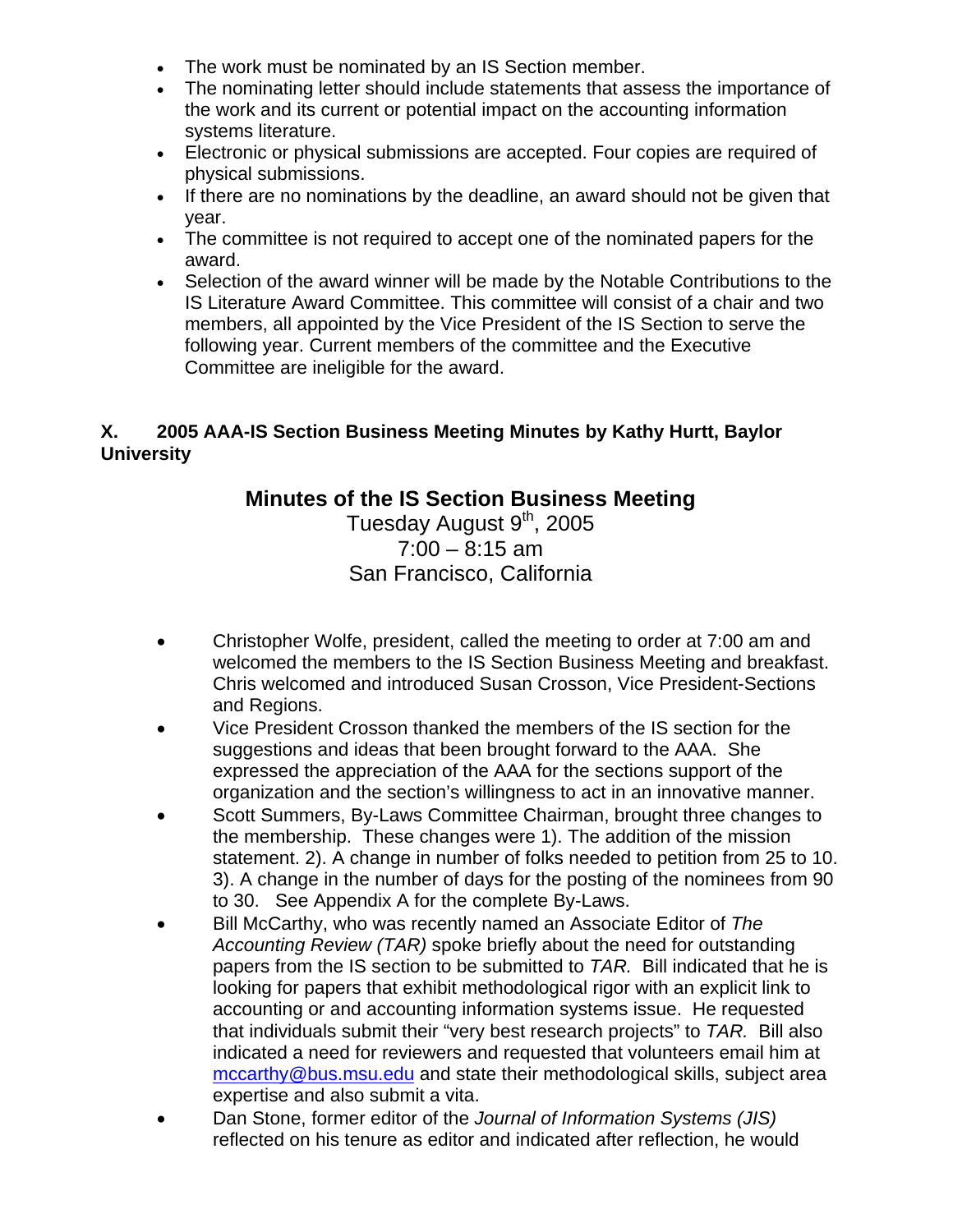rather stay married than continue to be the JIS editor. He indicated that the Spring 2005 issue was delayed.

- Brad Tuttle, *JIS* Editor, announced that the award for the best reviewer had been mutually decided between the current and former editors, and was awarded with appreciation and congratulations to Jacqueline Reck.
	- o Bruce further reported that the *JIS* submission rate was level, although the submission rate for the AAA overall is down.
	- o He asked that reviewers reply when they receive a review request as there have been some email communications problems.
	- o Bruce indicated that on the website and in the new issue there will be editorial guidance for education and practice pieces. These new guidelines are intended to help the reader understand the contribution of this type of research.
	- o He concluded by thanking the authors, reviewers associate editors and staff of the IS section for their contributions toward making *JIS* a success.
- Bruce Dehning presented the Treasurer's Report. He indicated that the section's net cash was down and attributed that partially to a decline in membership. The section has lost 80 members and now has less than 700 members.
	- o The mid-year meeting roughly broke even.
	- $\circ$  Bruce predicted a \$5,000 10,000 year end shortfall.
- Scott Summers discussed the 2005 midyear meeting held in New Orleans.
	- o 135 individuals registered for the meeting, including 119 who preregistered.
	- o 35 people attended the New Scholar's meeting; 22 Ph.D. students and 13 early career academics.
	- o There were 66 papers submitted to the regular sessions and 19 papers were accepted. An additional 12 papers were accepted in the research forum.
- Stephanie Bryant presented information about the 2006 midyear meeting for Carolyn Strand Norman. The meeting will be held at the Doubletree Paradise Valley Resort in Scottsdale, AZ, January 4 – 7, 2006. Plans for the meeting include the New Scholar's Consortium and the JIS Research Development Workshop as well as on Thursday. 2006 is the second year of a three year KPMG funding commitment, and Stephanie indicated that she is requesting additional funding in the future to pay for one night's hotel stay for the Ph.D. student New Scholar participants.
- Terry Glandon, the new webmaster, announced that the revised IS section site was live.
- Sally Webber announced that C-3 would be promoted in 2006 and called for cases, projects and classroom activities. She also asked for individuals to serve as reviewers for the C-3 papers.
- Chris Wolfe presented several awards.
	- o Alexi Nikitkov was presented with the Outstanding Dissertation award for "Web Assurance: A comparison of Seal-Based and Reputation Feedback."
	- o Vicky Arnold and Steve Sutton were presented with the Notable Contribution to the Literature award for their monograph entitled, "Researching Accounting as an Information Systems Discipline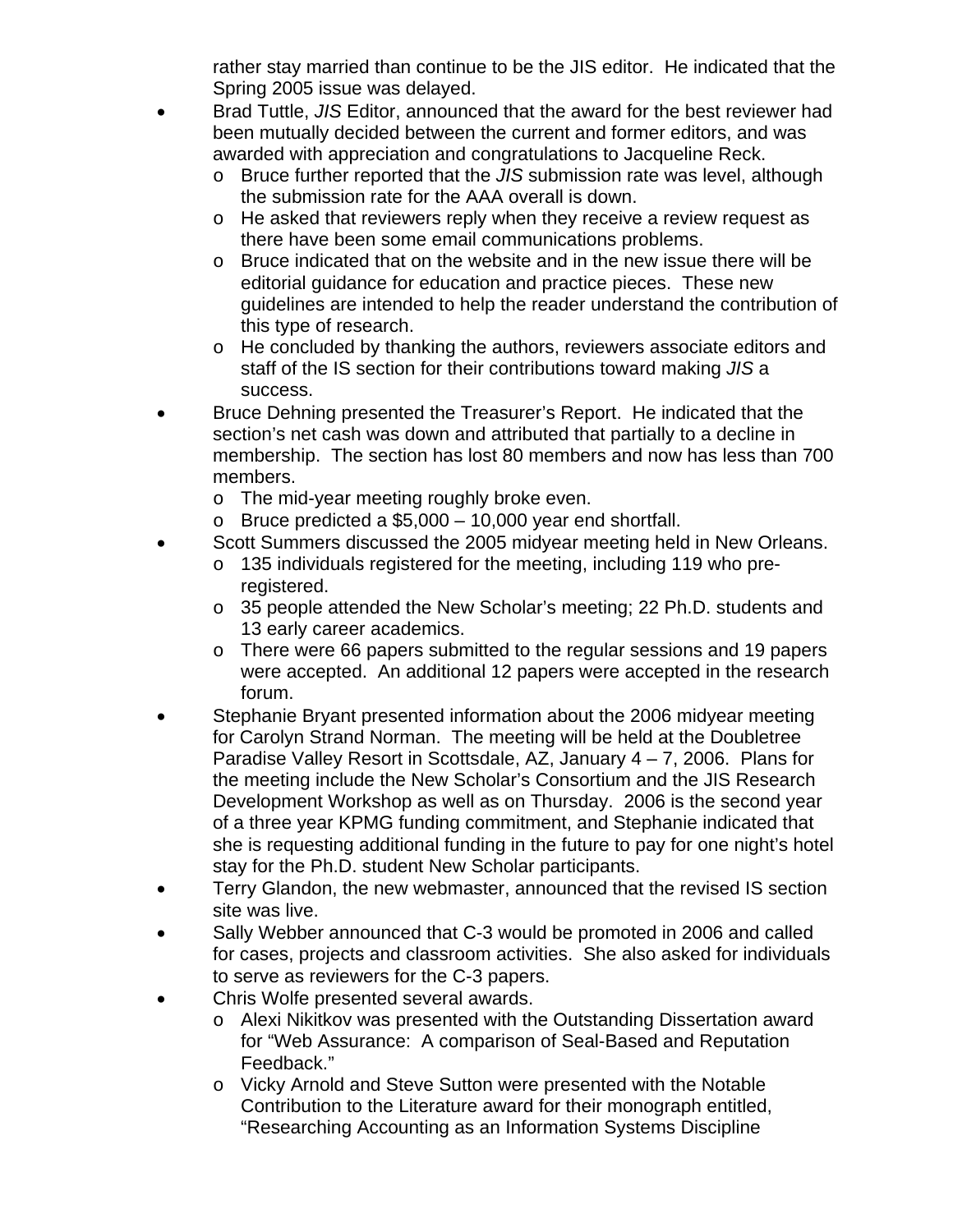- o Carolyn Strand Norman was presented with an Outstanding Service Award for her distinguished service as newsletter editor.
- o Nancy Bagranoff, Martha Eining, Kathy Hurtt and Cynthia Lohrke were presented with an Outstanding Service Award for their distinguished service in AIS Education.
- The meeting was handed over to the incoming president, Stephanie Bryant.
	- o Stephanie thanked Chris for his hard work during the past year and presented him with a plaque recognizing his service to the section.
	- o Stephanie introduced the incoming officers: Vice-President/President-Elect—Scott Summers Treasurer—Vernon Richardson Secretary—Bruce Dehning Maureen Mascha, Member-at-Large Stephanie Watson, Member-at-Large Sev Grabski, Research and Publications Committee
	- o She commented that the section has a large number of individuals (about 65 – nearly 10% of the section membership) serving the section on committees.
	- o Stephanie then outlined some of her vision for the following year:

# **The Incoming President's Vision: Creating Opportunities for our Membership in Teaching, Research, and Service**

# *Mentoring*

*I believe in building on your strengths. The strength of our section is our membership. We are unusually collegial and we take great pains to mentor new scholars. In fact, you may have noticed that the "New Scholar" phenomenon has really caught on. Most sections and even the AAA are now running New Scholar sessions. So we've been leaders in mentoring. We do that well and will continue to grow our reputation in this area.* 

#### *Membership*

*I also think we need to work on growing our membership, and to that end, I'll be working with the membership committee on how we can best accomplish this. Other sections have been successful in countering declines in membership, and I think we can be successful as well.* 

#### *Education*

*With respect to education, our education committee under the leadership of Sally Webber spent time gathering and categorizing syllabi. This year we will add to that work and organize a syllabus library on the Section website so that we can easily share with each other what we are doing in the classroom.* 

*C3 call in 2006.* 

# *Collaborative Opportunities*

# *IMA-2006 Information Systems Research Award*

*Many of you know that we have been working with the IMA to figure out how we can build a long-term research partnership with them. Sandy Richtermeyer, the IMA Professor-in-Residence has been a key player in this. We are proud to*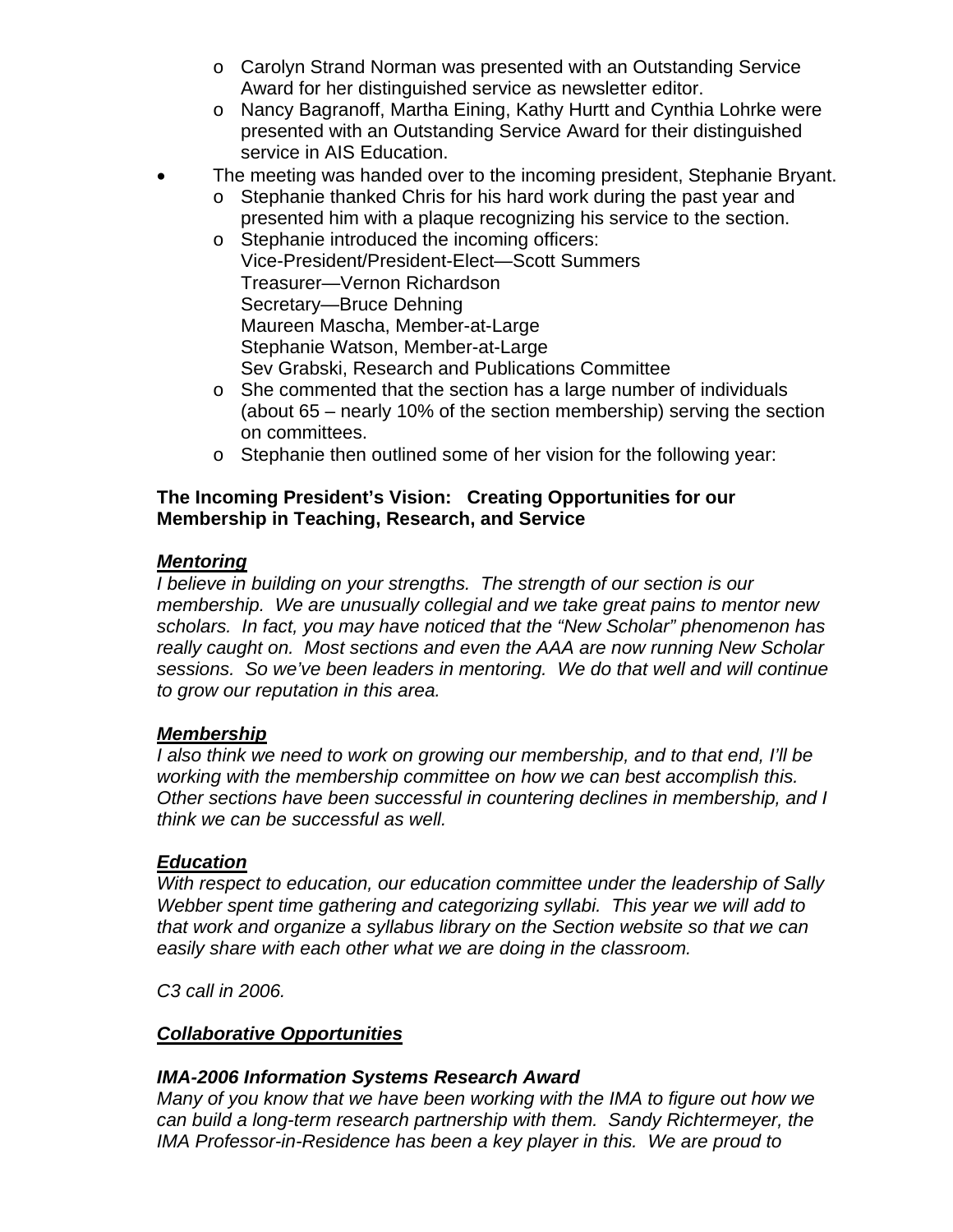*announce that the IMA will fund an annual research award tentatively called the*  **IMA-Information Systems Research Award. This is a competitive grant that will** *seek to fund Information Systems Research of interest to the IMA audience. Technology is one of the 5 Key Practices the IMA has identified as an area of particular interest to IMA. Other Key Practices include performance metrics, internal controls, and risk management.* 

*You will be receiving more information on this through email and on the Section website as we formalize the guidelines for the process. Essentially the Section R&P committee will vet the proposals and select one or more proposals to forward. The winner will receive \$1,500 funding towards AAA, a plaque, and will present either a paper or a progress report on the project at the annual meeting. The winner will also have access to the IMA database of members, which consists of 70,000 controllers, CFOs, accountants, etc.* 

*I encourage you to take advantage of this opportunity.* 

• The meeting was adjourned at 8:07 am.

Respectfully submitted,

Kathy Hurtt **Secretary** 

# **Appendix A:**

# **American Accounting Association – Information Systems Section Bylaws (As Revised, July, 2005)**

I. Name and Form of Organization

The name of this organization shall be the Information Systems Section of the American Accounting Association. The form of organization will be that of a section within the American Accounting Association that is a non-profit association incorporated under the laws of the State of Illinois. The abbreviations of IS and AAA will be used in this document to refer to Information Systems and American Accounting Association, respectively.

- II. Mission, Purposes and Objectives of the Section
	- A. Mission

The mission of the Information Systems Section of the American Accounting Association is to create and disseminate knowledge of accounting information systems and all aspects of information technologies as they relate to accounting by promoting excellence in research, teaching, and practice. The section encourages and supports new scholars and educators in the field.

- B. Purposes
	- 1. To foster understanding and acceptance of information systems (IS) as an important branch of accounting.
	- 2. To provide a forum for presentation and discussion of reports on IS research, practice and standards.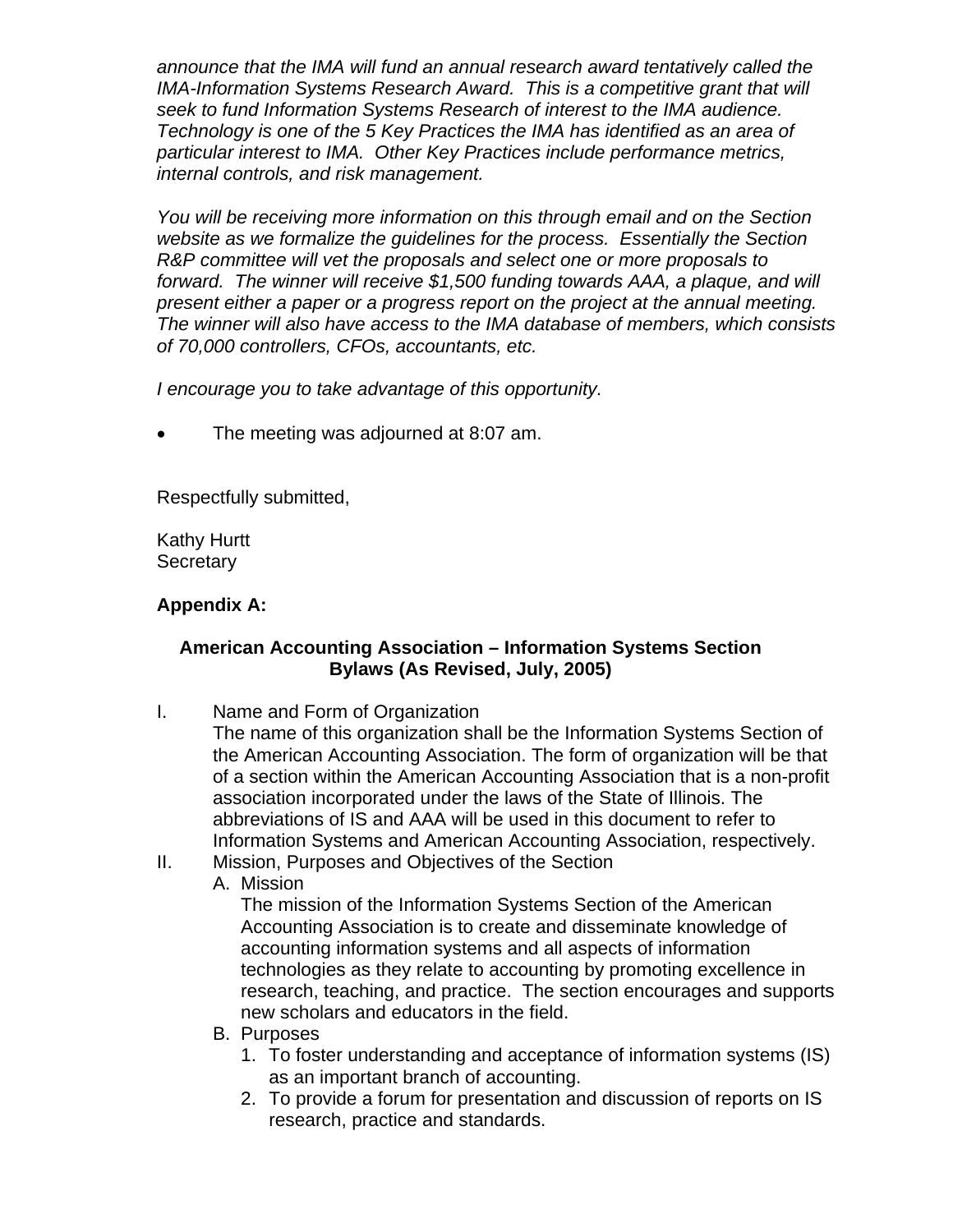- 3. To provide a forum where educators and practitioners with IS interests can meet and interact with each other.
- 4. To provide a forum for presentation and discussion of ideas and developments related to IS curricula and education.
- 5. To provide a liaison function with other IS-related organizations.
- C. Objectives
	- 1. To publish a journal contributing to the theory and practice of IS.
	- 2. To hold sessions and special interest meetings on IS at national and regional meetings of the AAA.
	- 3. To publish a periodic IS newsletter for section members.
	- 4. To organize committees in areas of special interest to section members.
- III. Membership

Any member of the AAA shall be eligible for membership in the section.

IV. Dues

Dues shall be determined by the section Executive Committee with the approval of the section membership at an annual business meeting of the section. Dues will normally be payable on January 1 for the fiscal year that ends on August 31st in accordance with specifications set forth by the administrative offices of the AAA. Furthermore, the AAA administrative office will collect sectional dues. All funds will be kept in AAA accounts and dispersed only upon authorization from the President and/or Treasurer of the section. The section may charge registration fees at any special section meetings that are not held in conjunction with national or regional AAA meetings.

V. Section Officers

Section officers will consist of a President, Vice President – Academic, Immediate Past President, Secretary, and Treasurer, which together constitute the Executive Committee. The Executive Committee may form sectional committees and appoint committee chairs to carry out sectional activities and further the interests of the section. The charge issued to chairs so appointed will be at the discretion of the section President and the Executive Committee.

A. President

The President will serve a one-year term. The duties of the President are to:

- 1. Direct the affairs of the section and carry out the programs formulated by the section members with the advice of the Executive Committee.
- 2. Preside at the annual section meeting.
- 3. Upon invitation, to work with the regional vice-presidents of the AAA on matters pertaining to IS sessions and other activities at regional meetings.
- 4. When requested, to cooperate with the AAA President on matters pertaining to IS sessions and other activities at AAA annual meetings.
- 5. Report periodically to the AAA Executive Committee regarding sectional activities and represent the section in meetings and other activities of the AAA Council.
- 6. Preside over meetings of the Executive Committee.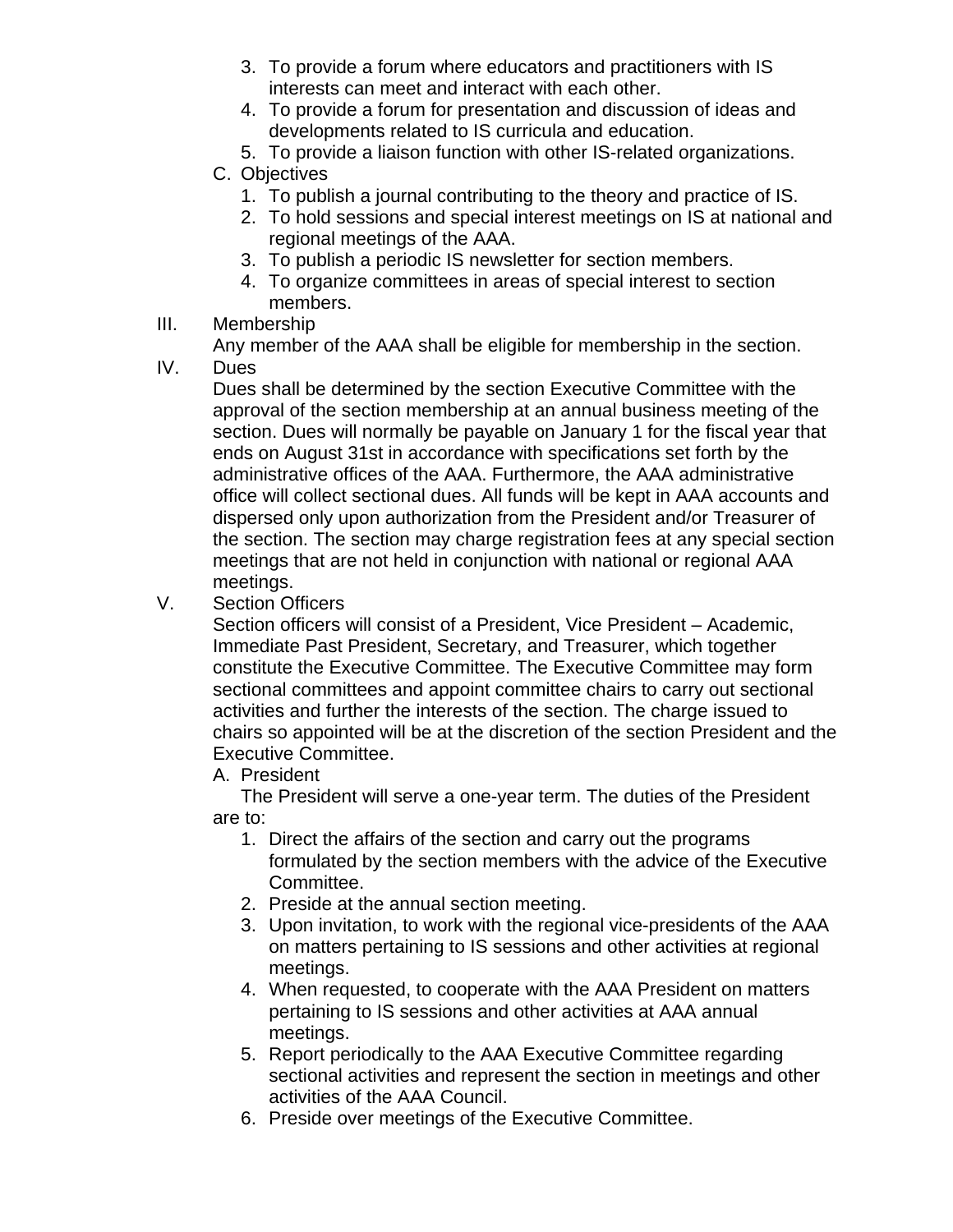B. Vice President – Academic

The Vice President - Academic will be elected for a one-year term and upon completion of the term will automatically become President. The duties of the Vice President - Academic are to:

- 1. Determine, in consultation with the President, committee chairs and regional liaisons for ensuing year and communicate this information about the regional liaisons to the appropriate Regional Presidents and AAA Vice President in a timely manner.
- 2. Arrange with appropriate regional liaisons to attend a regional meeting and formally represent the IS section.
- 3. Develop plans as President for ensuing year.
- 4. Assist President in conducting annual meeting at which succession will occur.
- 5. Obtain a report from each regional liaison on the activities of the region during the year. Present a summary of these reports at the annual meeting.
- 6. Distribute operating instructions (which include a list of responsibilities, a copy of the model for improving working relationships among sections and regions, and other pertinent material) to liaisons.
- 7. Work with the liaisons to help ensure the best possible section workshops, panels and paper presentations at regional meetings.
- C. Secretary

The Secretary is elected for a one-year term and is eligible for reelection for two additional one-year terms. The duties of the Secretary are to:

- 1. Supervise the keeping of records of sectional meetings and procedures, and to report the minutes of the annual business meeting in the newsletter following the annual meeting.
- 2. Follow-up on membership activities, including surveying former section members who did not renew their membership.
- 3. Work in liaison with the AAA Administrative Secretary regarding all facets of sectional membership.
- 4. Maintain the operating manual.
- 5. Develop and execute plans and programs to enhance section membership.
- D. Treasurer

The Treasurer is elected for a one-year term and is eligible for reelection for two additional one-year terms. The duties of the Treasurer are to:

- 1. Work with the AAA Administrative Secretary relative to collection and disbursement of sectional funds.
- 2. Provide a report on the financial status of the section and budget projections at the annual business meeting.
- VI. Election of Officers

The election of section officers and other elected positions will occur by mail, facsimile, electronic vote, or a vote at the annual business meeting. The executive committee will decide for each election which of these methods to use. All officer terms will run from September 1 through August 31. Any member of the Section may make recommendations of nominees to a nominating committee. The slate of nominees for section officers will be selected by the nominating committee composed of the prior year's President, the current President, the current President-Elect and two at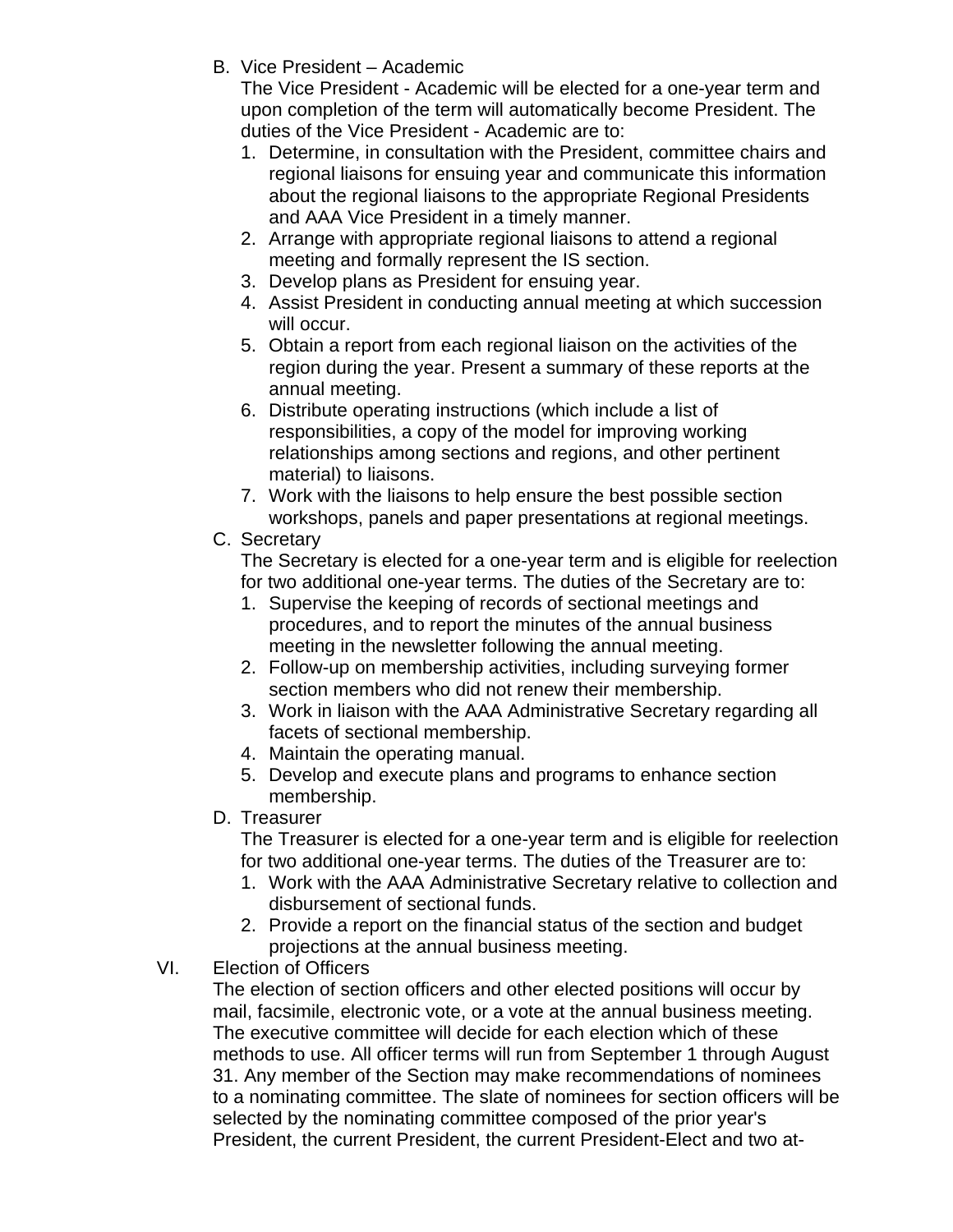large members. The most senior (prior year) President will chair the nominating committee. The at-large members serve in a nonvoting advisory role to the nominating committee. In addition, a person may be nominated by a petition signed by not less than ten (10) members of the IS Section. Persons nominated by petition must previously have agreed to serve if elected. The slate of nominees shall be published 30 days prior to the beginning of the election. Only members of the IS Section are eligible to vote.

VII. Appointed Officers

Appointed section officers will consist of a Historian and a Webmaster. The Executive Committee will appoint each of these officers.

A. Historian

The Historian is appointed for a one-year term, renewable each year. The duties of the Historian are to:

- 1. Collect information related to any events, whether internal or external to the Section, which significantly change the ways of acting or thinking within the Section
- 2. Organize information into an archival format that may be protected and maintained in future years.
- B. Webmaster

The Webmaster is appointed for a one-year term, renewable each year. The duties of the Webmaster are to:

- 1. Maintain the IS section's web site by including a list of all information related to upcoming events of the section, links to other related AAA web pages, links to on-line publications of the section, and any other links deemed of interest to the section.
- 2. Stay abreast of non-section activities of interest to IS section members in order to provide other links of interest.
- 3. Ensure that links maintained on other webpages, such as that of the AAA homepage, are updated to include any changes that occur to the IS section webpage.
- VIII. Standing Committees

The following standing committees will be established and will report to the Executive Committee. Except as indicated, the committee chairs will be appointed for a one-year term by the President of the section. Each committee chair will submit a 1-2 page report to the section President one month prior to the annual business meeting each year for distribution to members at the annual business meeting.

A. Research and Publications Committee

Membership. The Research and Publications Committee consist of five members. These Committee members are:

• Two voting members elected by a vote of the membership (one elected by ballot each year)

- Two voting members appointed by the IS section President (one appointed each year)
- The Editor(s) of *Journal of Information Systems* (JIS) will serve as nonvoting ex-officio member. In the year when there is an Editor-Elect, that person also serves as an ex-officio member
- The Chair of the Research and Publications Committee is the appointed member who is in the second year of Committee service. The appointed member who is in his/her first year of service is the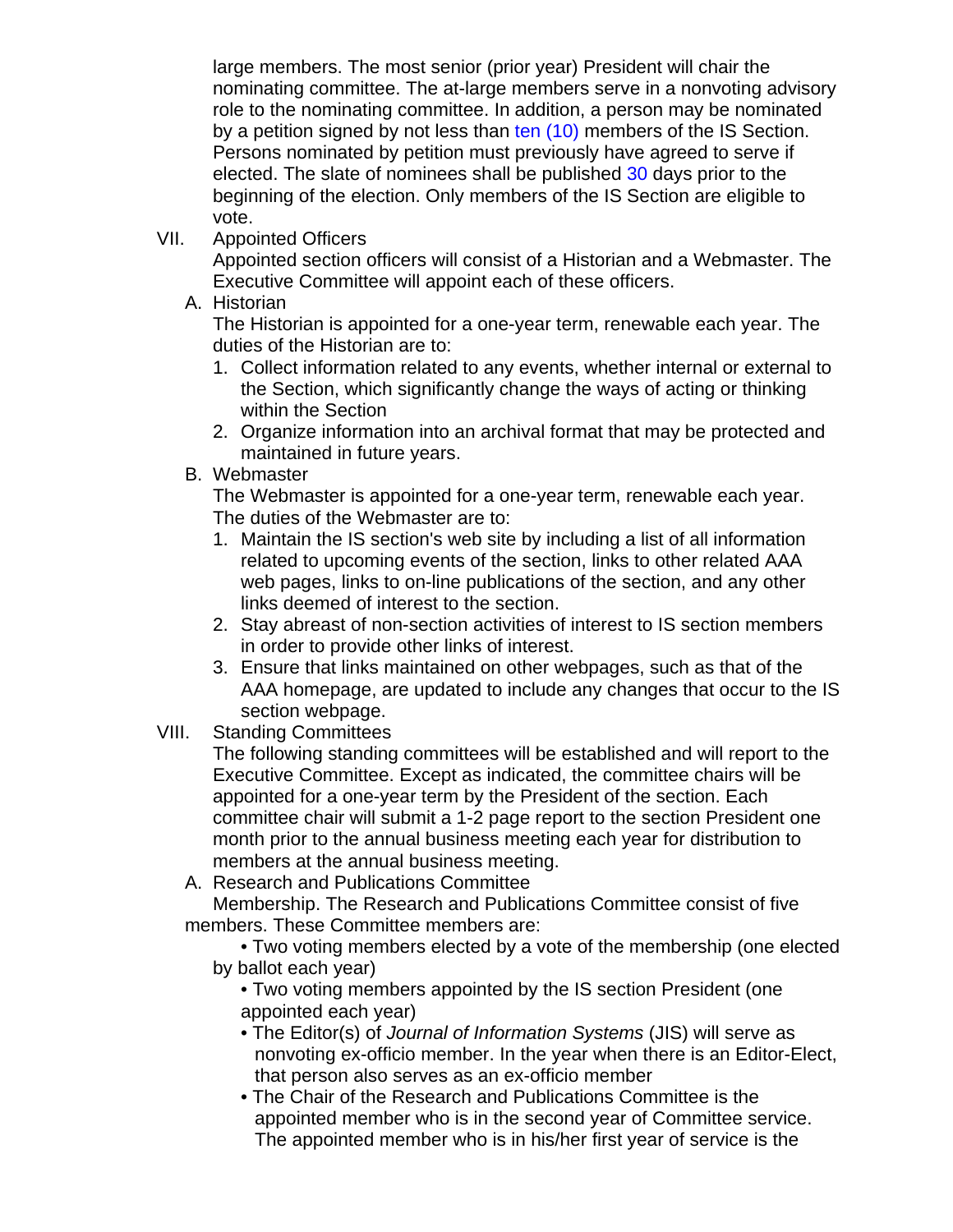Research and Publications Committee Chair-Elect. Voting committee members will have staggered two-year terms, with two members in their first year of service and two members in their second year of service.

Charge to the Committee. The Research and Publications Committee will provide oversight on Journal of Information Systems (JIS) related issues. During the third-year of the current JIS Editor(s)' term, the committee shall provide one nominee to the Executive Committee for the upcoming JIS editorship. In addition, the Research and Publications Committee will provide a rank-ordered list of up to three alternative candidates to the Executive Committee. The Research and Publications Committee is responsible for initiating any disciplinary action against the JIS editor. Such action will only be taken in unusual situations, not including situations involving editorial decisions. The Committee has the responsibility and authority for making initial recommendations for disciplinary action to the Executive Committee after informing the Editor of its planned recommendation. If the Executive Committee believes that disciplinary action should be taken, it must submit its recommendation to a vote of the entire section membership. Voting shall be by a written, mailed ballot or an e-mail ballot, that contains both pro and con positions, and a thirty-day period should be allowed for the return of ballots. If a majority of the votes are in favor of removal, the Editor will be asked to step down by the end of the month following the vote.

The Research and Publications committee will also be responsible for disseminating information to members regarding areas of current and future research interest; and undertaking activities to facilitate the research efforts of the sections' members.

- B. Notable Contribution to the Literature Award Committee The Notable Contributions Committee will consist of three section members. The charge to this committee is to solicit nominations for, review, and identify an award recipient for outstanding published research in the field of Information Systems.
- C. Outstanding Dissertation Award Committee The Outstanding Dissertation Award Committee will consist of three section members. The charge to this committee is to solicit nominations for, review, and identify an award recipient for an outstanding dissertation in the field of Information Systems.
- D. Education Issues Committee
	- The Education Issues Committee will consist of section members who are involved with and supportive of teaching information systems. The charge of the committee will be to provide guidance to faculty who are new to teaching in the IS area or others who need some assistance and counsel; and to undertake activities to promote information systems education. The number of members appointed to this committee will be at the discretion of the section President, in consultation with the Executive Committee.
- E. Membership Service Committee

The function of the Membership Service Committee will be to develop and engage in activities, both within and outside of the AAA, which promote the benefits of membership in the IS section. The committee will also provide oversight for the section's newsletter; the primary vehicle of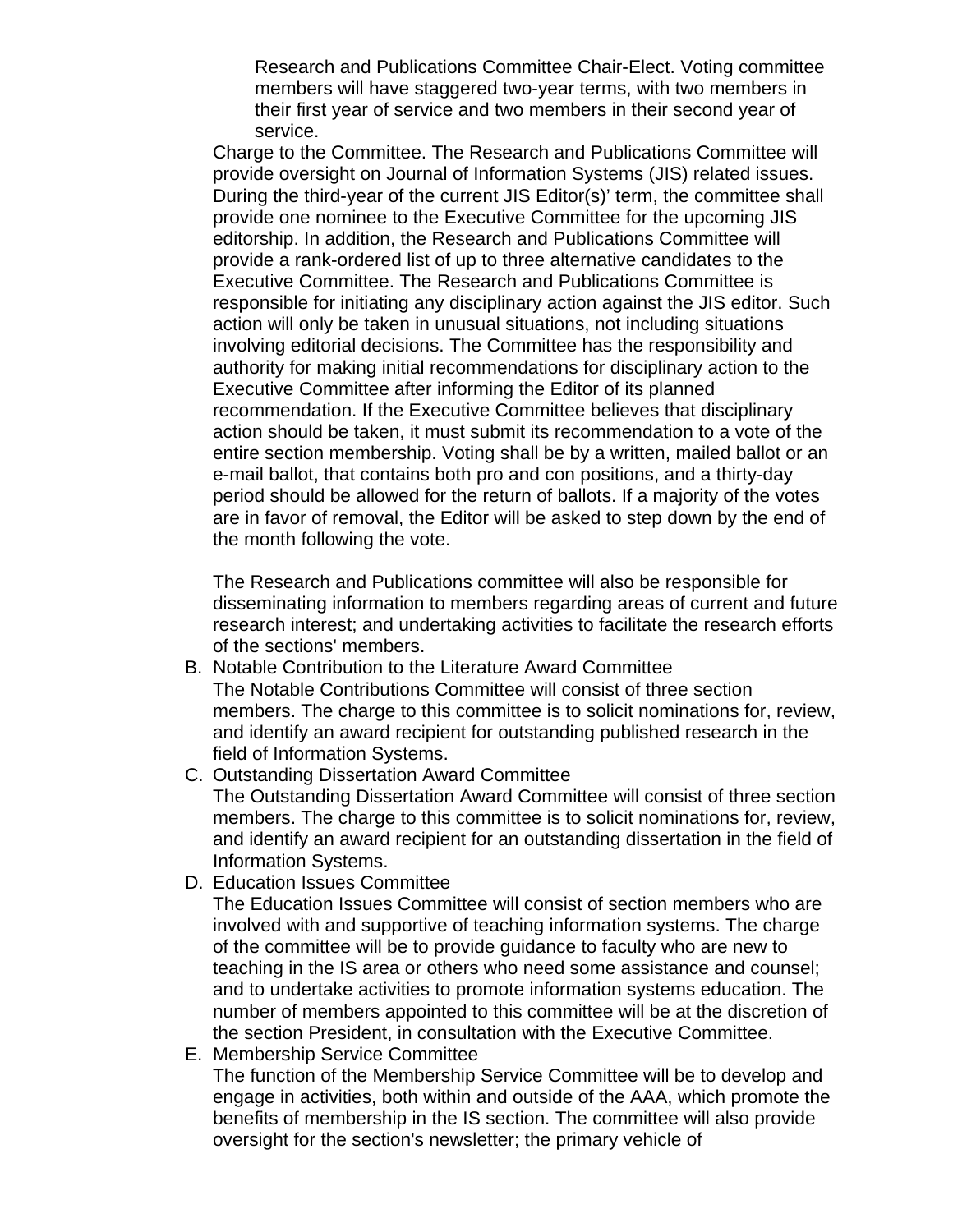communications with the section membership. The number of members appointed to this committee will be at the discretion of the section President, in consultation with the Executive Committee.

F. By-laws Review Committee

The By-Laws Committee shall consist of three members, one of whom shall be the Secretary. The function of this committee shall be to advise the Executive Committee on changes in the By-Laws.

IX. JIS Editor

Term. The initial term of JIS editors is three years. The term may be extended for a maximum of one additional three-year term. Additionally, incoming editors are required to work with the outgoing editors for six months prior to the editorial transition date. (See the JIS Editor Transition Guidelines.) The Research and Publication Committee will make initial appointments and re-appointments of the editor through nominations with final approval by the Executive Committee.

Editorial Assistance. The position of JIS editor may be shared by up to two individuals. The JIS editor has the discretion to appoint associate editors and an editor board for three-year terms. The JIS editor may also appoint ad hoc reviewers as needed.

X. Annual Business Meeting

The section will hold an annual business meeting at the same time and at the same location as the AAA annual meeting. All matters coming before the section membership at the annual business meeting will be decided by a majority vote of those members present. The tentative program of the annual business meeting shall include: (1) the agenda of the annual business meeting of the membership, (2) announcement of the election results, (3) proposed changes to the bylaws, and (4) such other business slated to come before the section.

XI. Filling of Vacancies

In the event the President of the section is unable to serve, the duties will be assumed by the Vice President - Academic, Secretary, and Treasurer, in that order. In the event the Secretary or Treasurer is unable to serve, the President of the section will appoint a member of the section to complete the term until an election can be held.

XII. Compensation

No section officer will receive any compensation in the form of honoraria, professional fees, stipends, etc., from the AAA or the section for the performance of section duties. Section officers may be reimbursed from funds generated by the section for expenses incurred in connection with their duties under the standard AAA reimbursement policy. On a case-bycase basis the section will provide funds for travel-related expenses for the President and JIS Editor, subject to approval of the executive committee.

- XIII. Publications
	- A. The section will publish a journal to contribute to the theory and practice of IS. Its objective is to promote the interchange of ideas among persons interested in IS in order to enhance IS research and education and improve the state of IS practice.
	- B. The section will publish a periodic newsletter for section members announcing matters of current interest.
	- C. The section may recommend publication of special materials in the form of booklets, monographs, teaching aids, study materials, etc. In this event, the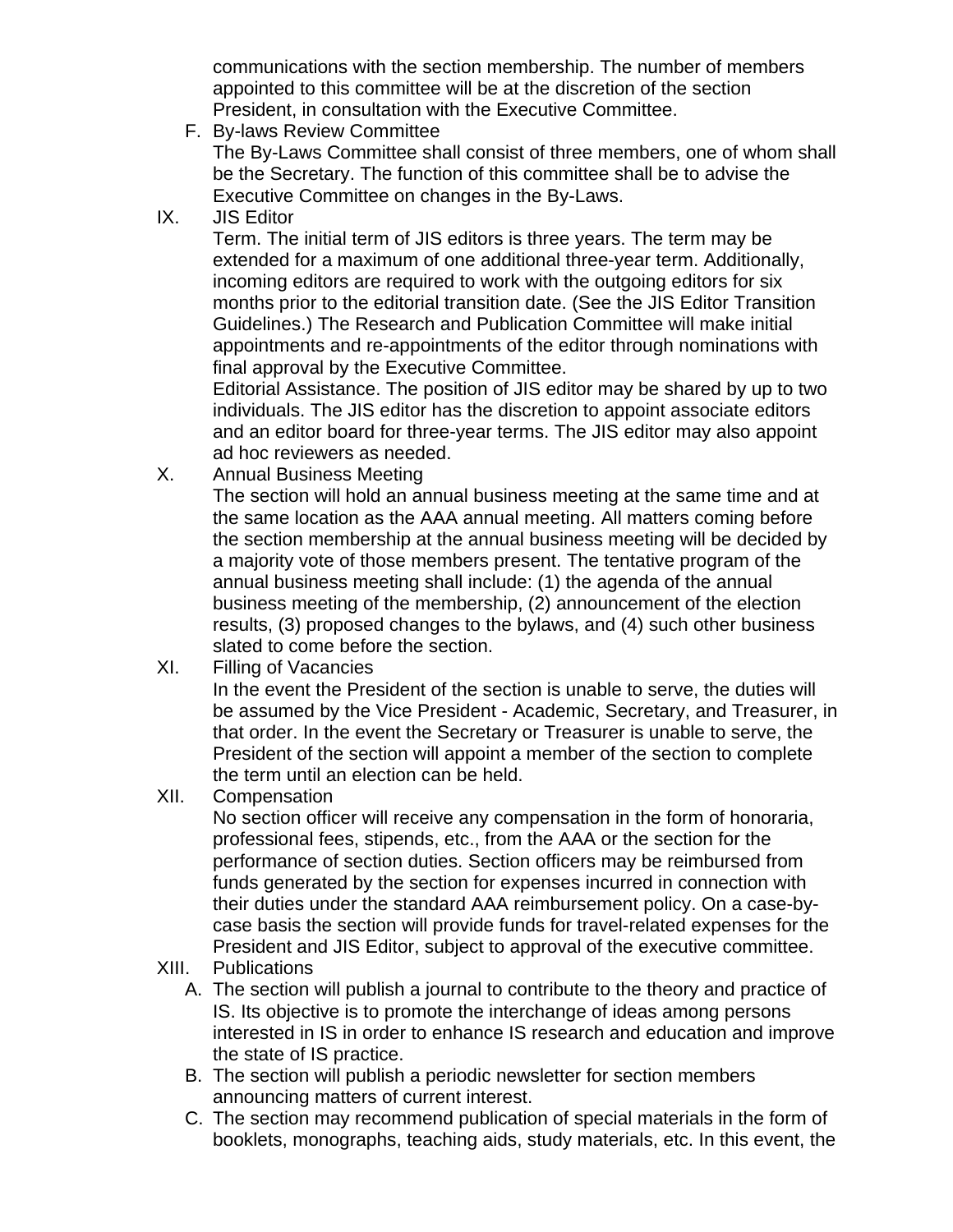<span id="page-16-0"></span>recommended material is to be submitted to the Chair who will either reject the proposed publication or recommend its publication to the AAA Executive Committee. Upon approval by the Executive Committee, the AAA will pay for the cost of printing the special material and include it for distribution with AAA publications.

- D. The section may print special publications in the form of booklets, monographs, study materials, teaching aids, etc., provided it uses its own funds to cover the cost of printing and provided the section publication is distributed free of charge.
- XIV. AAA Support

The AAA Administrative Office will assist the section whenever possible, including the collection of section membership dues, the maintenance of section membership files, and assistance regarding administrative costs connected with mailing the section journal and newsletter.

# XV. Amendment

Within the guidelines specified by the AAA, these bylaws may be amended by the affirmative vote of two-thirds of the members present and voting at any annual section business meeting or at the discretion of the Executive Committee by the vote of two-thirds of the members who return ballots by mail, facsimile, or electronically in a mail referendum. Amendments to the bylaws may be proposed by any section member or by any group of section members. Proposed amendments shall be submitted to the Executive Committee. Amendments approved by the Executive Committee or submitted by a petition of not less than 20 members of the section shall be presented for membership vote.

# XVI. Discontinuance

In accordance with the AAA Section Policy statement, the AAA may discontinue the section at any time if section membership falls below 200.

# **XI. AAA-IS Section 2005-2006 Committee Chairperson List**

Thank you to all the people who serve the IS Section so faithfully! Below is a list of committee chairs. If you have any suggestions or concerns, please contact these individuals.

Initiative for the Outstanding Dissertation Award Committee: Bill Heninger Initiative for the Education Issues Committee: David Hayes Initiative for the Notable Contribution to the Literature Award Committee: Andreas Nicolaou Initiatives for the Research and Publications Committee: Ram Sriram Initiatives for the Membership Service Committee: George Joseph By-Laws Review Committee: Julie Smith David Web Advisory Committee: Marilyn Prosch Historian: Marcus Odom

For contact information visit:<http://aaahq.org/infosys/admin/committees.htm>

# **XII. AAA-IS Section Volunteer Opportunity: Technology Manager for the Mid-Year Meetings!**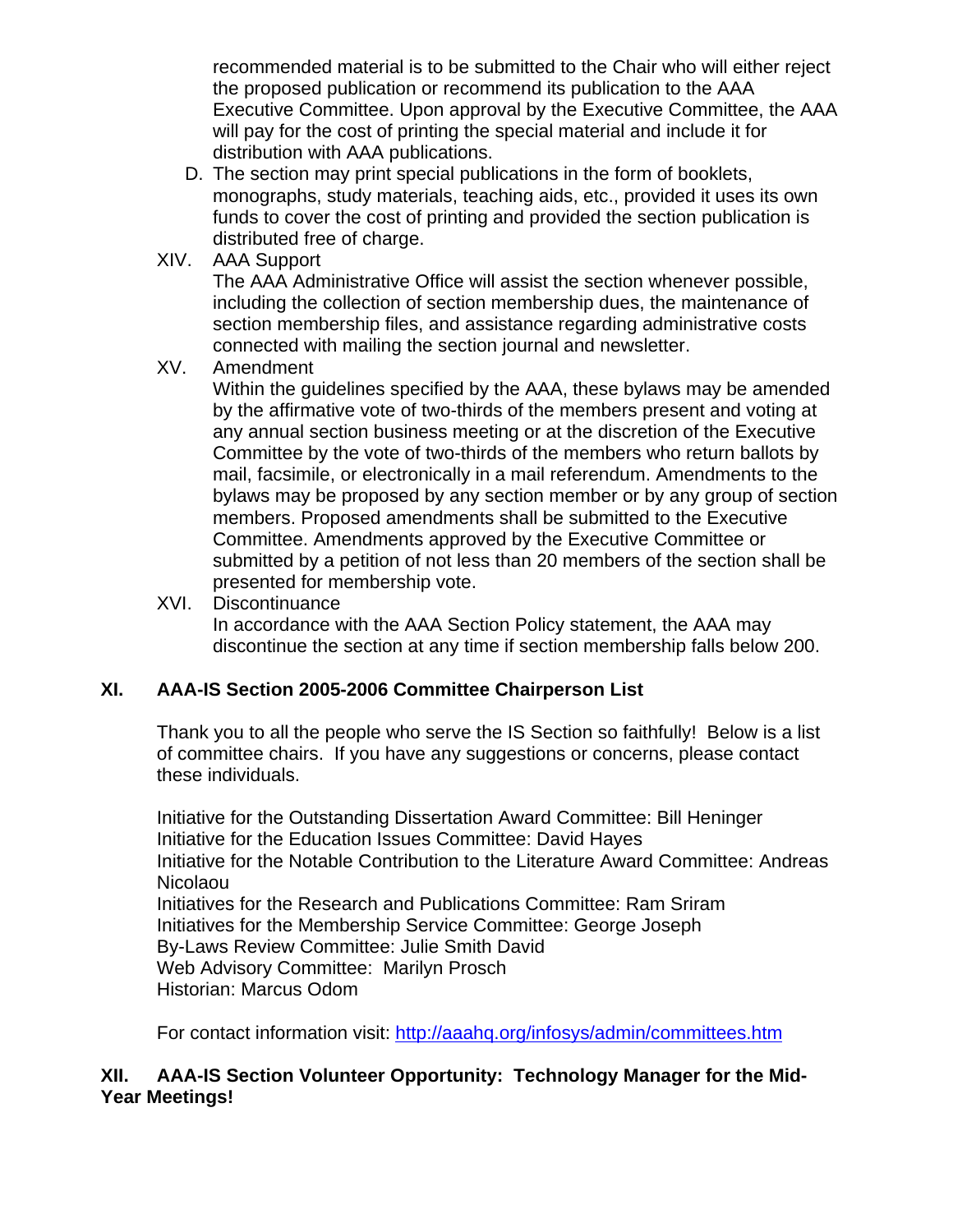<span id="page-17-0"></span>The "Technology Manager" will be responsible for soliciting individuals to bring laptop computers and compatible portable projectors for each mid-year meeting, using Kensington locks to secure them in the two concurrent sessions, and helping presenters/ discussants, as necessary. Starting with the 2006 Meeting, we will only use laptops (and flash/thumb drives) for presentations. Overhead projectors will no longer be available. This position has been created to help the Section save a considerable amount of money that we have previously paid conference hotels to rent such equipment. We anticipate the Technology Manager position to be a rotating position (perhaps a 2-3 year commitment), and the person would be included in the IS Section Program Planning Committee to reflect the importance of the position. Of course, attendance at each of the Mid-Year Meetings is required. If you are interested in volunteering, please contact Carolyn Strand Norman at [castrand@vcu.edu](mailto:castrand@vcu.edu).

# **XIII. Profile of New AIS Faculty**

Beginning with this newsletter, we will profile newly minted Ph.D.s, who have accepted AIS positions, to help introduce them to our section. If you know of any new AIS professors that you would liked to be profiled, please send their names to Marcia Weidenmier ([mweidenmier@cobilan.msstate.edu\)](mailto:mweidenmier@cobilan.msstate.edu). The two new AIS professors that we would like to welcome to our section in this newsletter are: Antoinette Lynch and Arianna Pinello.

#### **Antoinette Lynch, Miami University,**  [lynchal@muohio.edu](mailto:lynchal@muohio.edu)

Antoinette Lynch, a Miami University Assistant Professor since 2004, received her Ph.D. from the University of South Florida. She is a Virginia CPA. She earned a B.S. in Business Administration from Christopher Newport University. Dr. Lynch specializes in accounting information systems, and previously worked for NASA, Air Force Audit Agency, and Eason Lawson and Wesphal accounting firm. She has a published article in the International journal of Accounting Information Systems. Dr. Lynch has won many awards and grants, including Honorary Recipient of the PricewaterhouseCoopers Auditing Alchemy Inc. Grant in 2005, the Russell Ewald Award for Academic Excellence and Human Service in 2003, and the Institute of Internal Auditors - Michael J. Barrett Doctoral Dissertation Award in 2003. Most recently, she was accepted into the Miami University's 2005-2006 Alumni Teaching Scholars Community.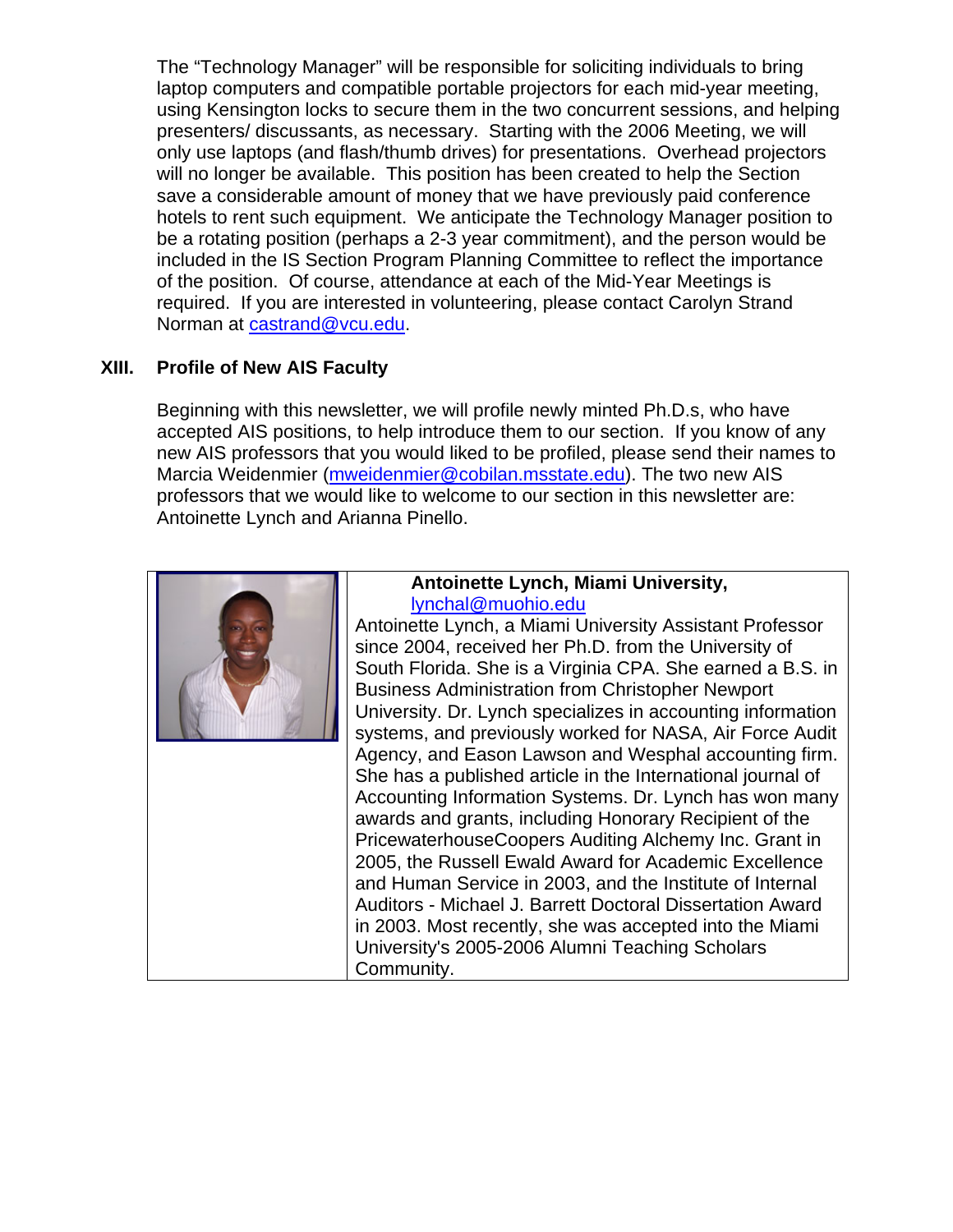<span id="page-18-0"></span>

# **XIV. Helpful Links/Reminders**

• The *Journal of Information Systems* website can be found online at <http://www.jisonline.com/>

# **XV. In the Literature by Ronny Daigle, LSU**

Greetings! I hope all is going well for everyone this semester. Much has obviously been challenging here in Baton Rouge and throughout south Louisiana in the aftermath of the two hurricanes, but all is well here.

Consistent with past columns, I will focus on the IS literature since most are aware of the current accounting literature. Also consistent with prior columns, article abstracts are provided with some possible minor editing for shortening or elaboration. I enjoyed looking at many articles published this current year, and list and categorize a number of them below within certain topic areas. If an article peeks your interest and you cannot find it, please email me and I will try to get a copy for you.

# **Research on IS Research and Education**

• The Information Systems Identity Crisis: Focusing on High-Visibility and High-Impact Research by Agarwal, Ritu and Lucas Jr., Henry C. in *MIS Quarterly*; Sep2005, Vol. 29 Issue 3, p381-398

This paper presents an alternative view of the Information Systems identity crisis described recently by Benbasat and Zmud (2003). We agree with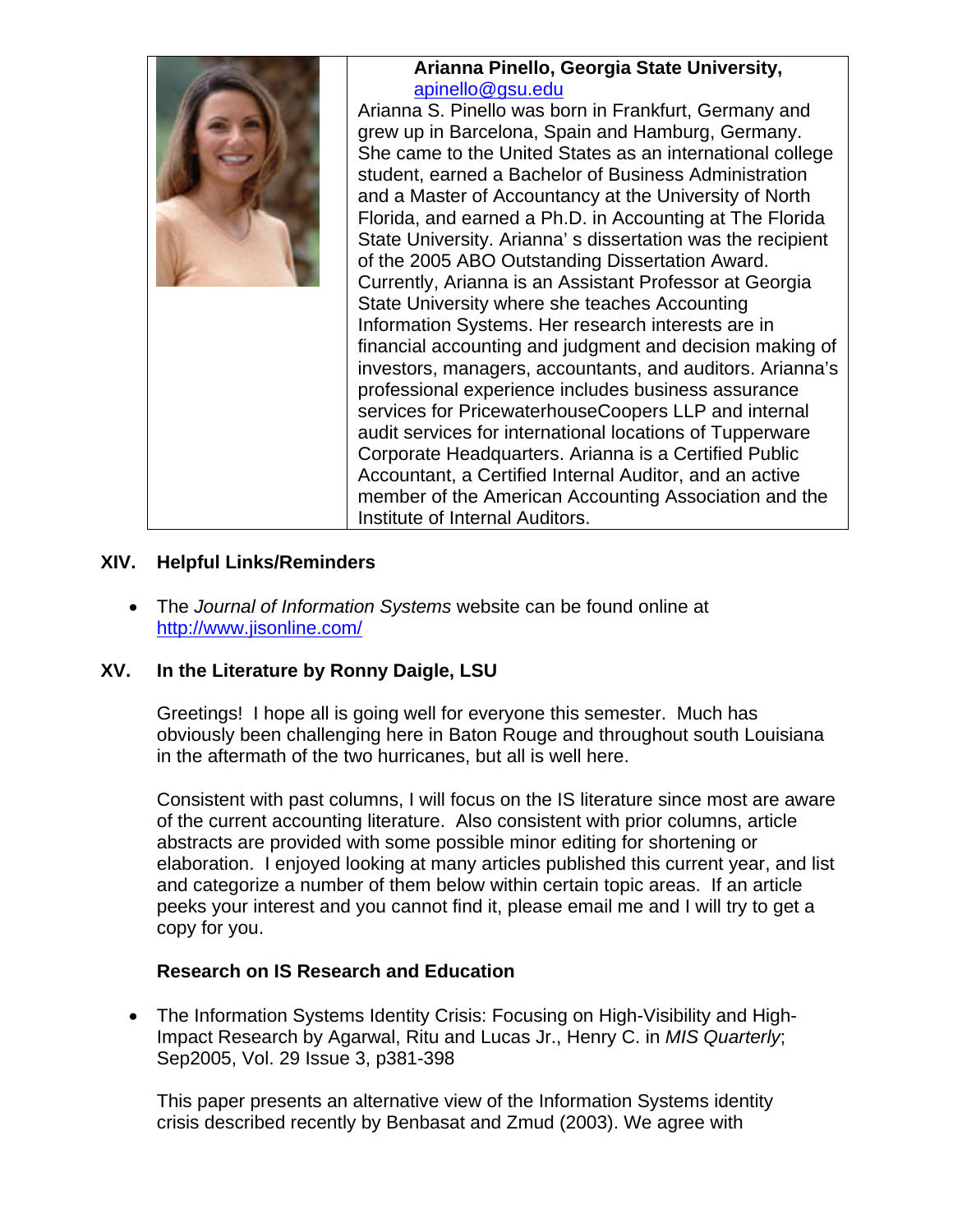many of their observations, but we are concerned with their prescription for IS research. We critique their discussion of errors of inclusion and exclusion in IS research and highlight the potential misinterpretations that are possible from a literal reading of their comments. Our conclusion is that following Benbasat and Zmud's nomological net will result in a micro focus for IS research. The results of such a focus are potentially dangerous for the field. They could result in the elimination of IS from many academic programs. We present an alternative set of heuristics that can be used to assess what lies within the domain of IS scholarship. We argue that the IS community has a powerful story to tell about the transformational impact of information technology. We believe that a significant portion of our research should be macro studies of the impact of IT. It is important for academic colleagues, deans, and managers to understand the transformational power of the technology. As IS researchers with deep knowledge of the underlying artifact, we are best positioned to do such research.

• From the Trenches: Thoughts on Developmental Reviewing by Saunders, Carol in *MIS Quarterly*; Jun2005, Vol. 29 Issue 2, PRECEDING p193-193

This section presents commentaries from some master artisans about developmental reviewing. The developmental goal of Cynthia Beath, Professor Emerita at the University of Texas at Austin, as senior editor is to help authors write better papers. Better papers will be more correctly understood and leveraged by others, they will be more widely and carefully read, and they will have more impact on the field. According to Ulrike Schultze, Associate Professor at Southern Methodist University, one needs an idea of what a developmental associate editor (AE) report looks like before being able to describe how to write such a report. Even if the AE recommends that the manuscript be rejected at a given journal, the AE report should nevertheless provide the authors with recommendations for how to improve the work either for submission elsewhere or in the authors' future research projects. A developmental review has an objective tone, a conversational style, and specifics. The attitude of Paul A. Pavlou, assistant professor at the University of California in Riverside, as a reviewer is neither a gatekeeper nor an advisor, but rather as a coauthor. While differences of opinion between the authors and the reviewers in terms of conceptualization, research methodology, and overall approach are generally healthy, some good papers, alas, may be rejected because of such differences.

• Are IS Candidates Supplying the Teaching and Research Skills that Universities Need Most? by [Andrea Everard,](http://cais.aisnet.org/authors.asp?auth=759) [Brian M. Jones,](http://cais.aisnet.org/authors.asp?auth=760) and [Scott McCoy](http://cais.aisnet.org/authors.asp?auth=661) in *Communications of the AIS*; Volume 15, Article 10, January 2005

This longitudinal research study investigates the teaching and research expectations for potential IS professors. Most university departments advertise for specific job skills and qualifications when they attempt to recruit faculty members. This study examines over 400 IS placement advertisements for the academic recruiting years 2001-2002, 2002-2003 and 2003-2004. Top teaching and research areas that universities are interested in for their new hires are identified. The study then investigates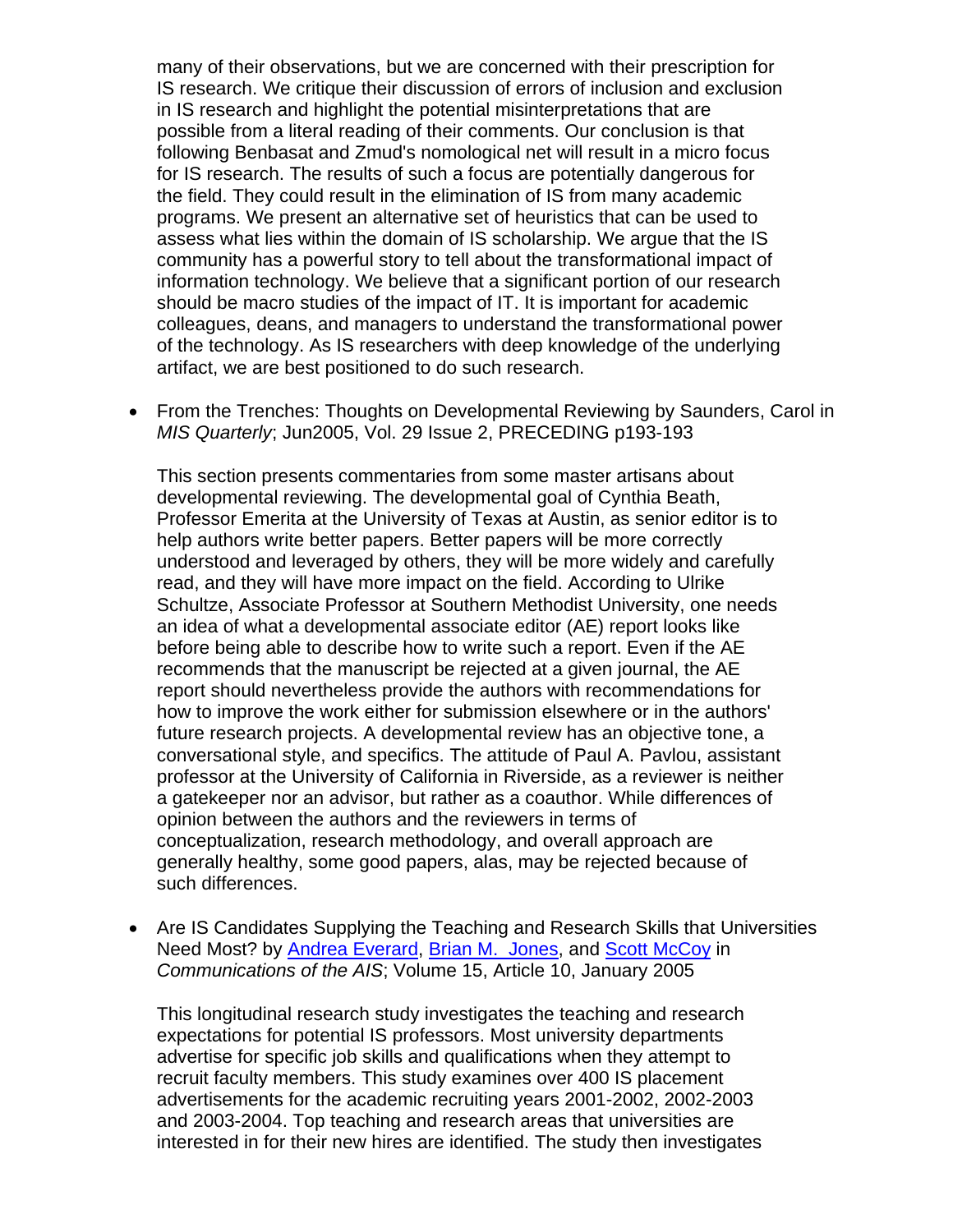whether the interests of candidates seeking appointments are similar. Over 400 IS candidate doctorates' résumés are content analyzed and their teaching and research preferences are identified. By looking at the teaching and research needs of the universities and the preferences of IS candidates, it is then possible to identify if a gap exists between the two. Lists of (1) most required and (2) most desired IS teaching and research areas over the three year period are shown. The results report that in terms of teaching, what the universities are looking for is being well matched with what candidates are offering, except in the universities' demand for telecommunications. With respect to research, while there is some match between demand and supply, there is a noticeable lack of demand by universities for e-Commerce, HCI and ERP.

• Information Technology and Systems – I, Systems Analysis and Design: Should We Be Researching What We Teach? by [Akhilesh Bajaj](http://cais.aisnet.org/authors.asp?auth=786), [Dinesh Batra](http://cais.aisnet.org/authors.asp?auth=787), [Alan](http://cais.aisnet.org/authors.asp?auth=627)  [R. Hevner,](http://cais.aisnet.org/authors.asp?auth=627) [Jeffrey Parsons,](http://cais.aisnet.org/authors.asp?auth=788) and [Keng Siau](http://cais.aisnet.org/authors.asp?auth=425) in *Communications of the AIS*; Volume 15, Article 27, April 2005

A guiding premise of academic scholarship is that knowledge gained from first-hand research experience is disseminated to students via the classroom. However, that valuable connection is lost when professors are not researching what they teach. In this paper, we explore issues of mismatch between teaching and research in the Information Systems (IS) discipline. Specifically, while systems analysis and design (SA&D) is an integral topic in IS curricula, this topic is the research specialty of few IS professors. This situation is reflected by the low number of research publications in this area; particularly in the leading mainstream IS journals. We characterize the gap between teaching and research in SA&D, offer possible explanations for this gap, suggest avenues to better understand and enhance SA&D research via the design science paradigm, list a number of areas in SA&D in which there is ample need and opportunity for high quality research, and show through an example how a research mindset can be incorporated in a graduate level SA&D course.

• [Who Pays for Decision Support Systems Research? Review, Directions, and](http://cais.aisnet.org/articles/default.asp?vol=16&art=17)  [Issues](http://cais.aisnet.org/articles/default.asp?vol=16&art=17) by [David Arnott,](http://cais.aisnet.org/authors.asp?auth=838) [Graham Pervan](http://cais.aisnet.org/authors.asp?auth=839), and [Gemma Dodson](http://cais.aisnet.org/authors.asp?auth=840) in *Communications of the AIS*; Volume 16, Article 17, August, 2005

IS academics are under increasing pressure to apply for national competitive grants, internal university grants, and industry funding to support their research programs. This paper presents an investigation of the nature of DSS research funding through the analysis of 1,020 papers published in 14 high quality journals from 1990 to 2003. In the sample, 23.6% of DSS papers acknowledged grant support, 14.7% were supported by major competitive grants, and only 5.1% received industry grant support. This level of grant funding may be a major problem for the DSS field. Even more worrying is the finding that overall grant support is falling over time. The detailed analysis of DSS research funding shows what types of DSS are grant-funded, where the grant-funded papers are published, what paradigms and methods are grant-funded in DSS research, the relationship between research quality and funding type, and the relationship between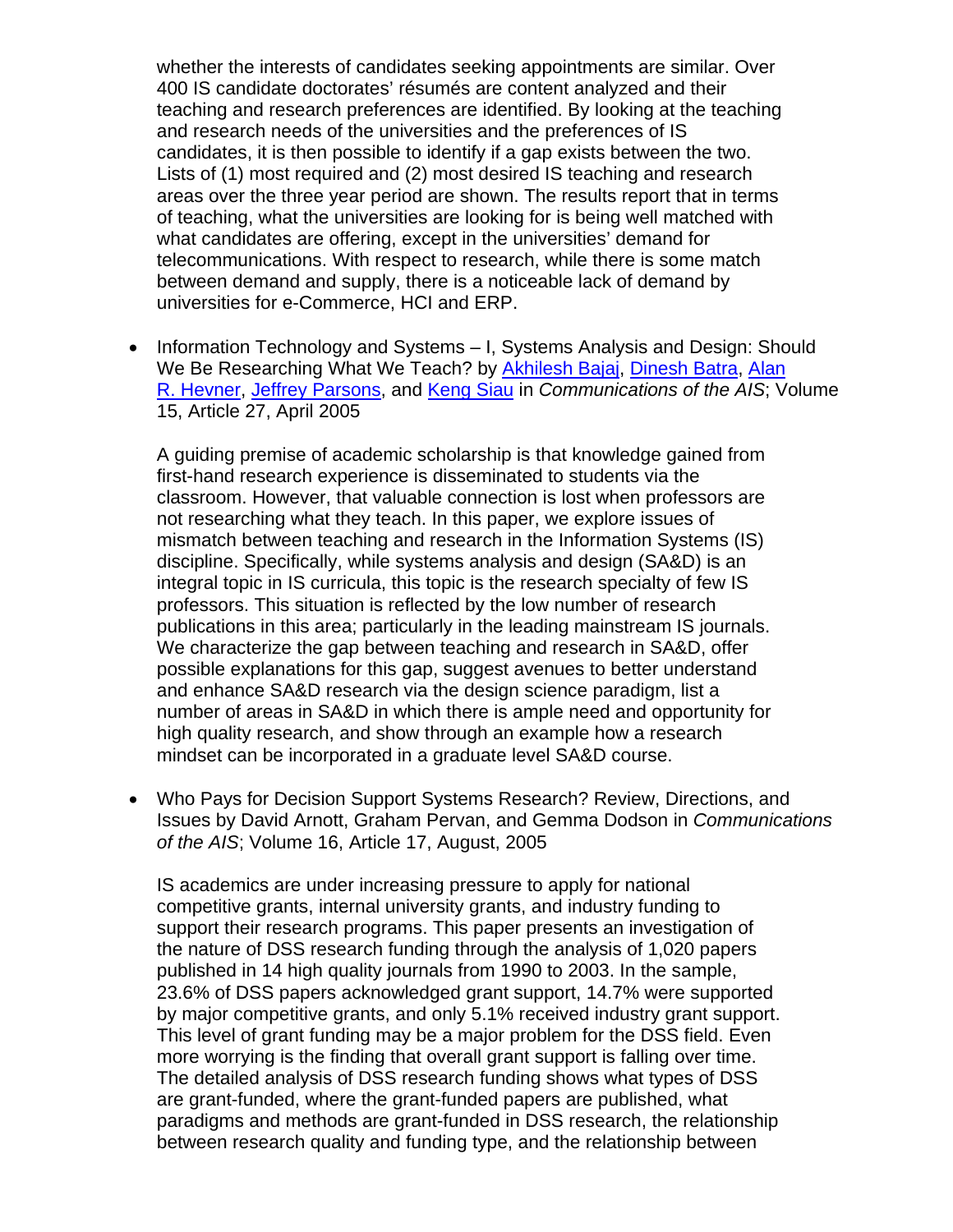<span id="page-21-0"></span>grant funding and research relevance. The findings and conclusions relate to DSS research, but because of the proportion of IS research that concerns DSS, they are also important for IS research in general.

• [Does Information Systems Still Matter? Lessons for a Maturing Discipline](http://cais.aisnet.org/articles/default.asp?vol=16&art=8) by [Joey](http://cais.aisnet.org/authors.asp?auth=821)  [F. George,](http://cais.aisnet.org/authors.asp?auth=821) [Joseph S. Valacich](http://cais.aisnet.org/authors.asp?auth=316), and [Josep Valor](http://cais.aisnet.org/authors.asp?auth=822) in *Communications of the AIS*; Volume 16, Article 8, July, 2005

The information systems academic discipline faced a sharp reduction in student enrollments as the job market for undergraduate students softened. This article examines the recent and rapid rise and fall of university student enrollments in information systems programs and describes how these enrollment fluctuations are tied to the job opportunities of graduates. Specifically, we examine the role that global outsourcing is playing on the employment opportunities, both in the United States and Europe. This analysis concludes that the demand for information systems graduates in the United States likely bottomed out and slow growth is now occurring. In Europe, general conclusions are limited, but it appears that global outsourcing is playing much less a role in Europe than in the United States. Nevertheless, although global outsourcing is indeed a factor influencing the U.S. employment picture, it is only one of several factors that impacted the U.S. job market for information systems graduates negatively over the past few years. After examining the future job opportunities for information systems graduates from a macro viewpoint, the paper provides recommendations for improving student recruiting to the information systems major, for attracting potential employers of graduates, and for managing the production of Ph.D. graduates to match the flow of undergraduate demand. The article concludes that, although shaken, the information systems academic discipline is strong and will continue to strengthen as it moves into a state of maturity and relative equilibrium.

# **Research on Systems Development and Implementation Issues**

• A Multilevel Model of Resistance to Information Technology Implementation by Lapointe, Liette and Rivard, Suzanne in *MIS Quarterly*; Sep2005, Vol. 29 Issue 3, p461-491

To better explain resistance to information technology implementation, we used a multilevel, longitudinal approach. We first assessed extant models of resistance to IT. Using semantic analysis, we identified five basic components of resistance: behaviors, object, subject, threats, and initial conditions. We further examined extant models to (1) carry out a preliminary specification of the nature of the relationships between these components and (2) refine our understanding of the multilevel nature of the phenomenon. Using analytic induction, we examined data from three case studies of clinical information systems implementations in hospital settings, focusing on physicians' resistance behaviors. The resulting mixeddeterminants model suggests that group resistance behaviors vary during implementation. When a system is introduced, users in a group will first assess it in terms of the interplay between its features and individual and/or organizational-level initial conditions. They then make projections about the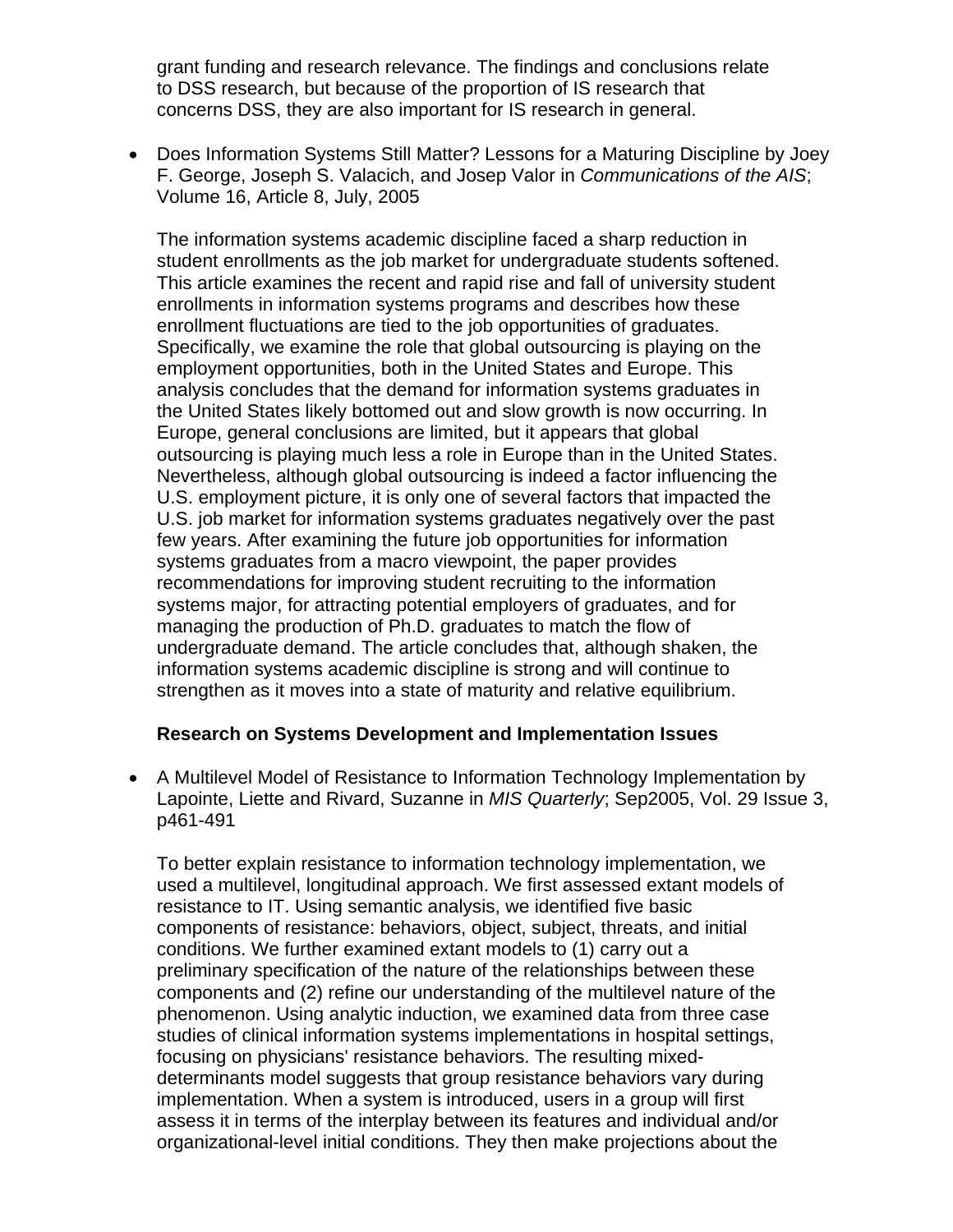consequences of its use. If expected consequences are threatening, resistance behaviors will result. During implementation, should some trigger occur to either modify or activate an initial condition involving the balance of power between the group and other user groups, it will also modify the object of resistance, from system to system significance. If the relevant initial conditions pertain to the power of the resisting group vis-à-vis the system advocates, the object of resistance will also be modified, from system significance to system advocates. Resistance behaviors will follow if threats are perceived from the interaction between the object of resistance and initial conditions. We also found that the bottom-up process by which group resistance behaviors emerge from individual behaviors is not the same in early versus late implementation.

• Antecedents of Knowledge Transfer From Consultants to Clients in Enterprise Systems Implementations by Dong-Gil Ko, Kirsch, Laurie J., and King, William R. in *MIS Quarterly*; Mar2005, Vol. 29 Issue 1, p59-85

Enterprise resource planning (ERP) systems and other complex information systems represent critical organizational resources. For such systems, firms typically use consultants to aid in the implementation process. Client firms expect consultants to transfer their implementation knowledge to their employees so that they can contribute to successful implementations and learn to maintain the systems independent of the consultants. This study examines the antecedents of knowledge transfer in the context of such an interfirm complex information systems implementation environment. Drawing from the knowledge transfer, information systems, and communication literatures, an integrated theoretical model is developed that posits that knowledge transfer is influenced by knowledge-related, motivational, and communication-related factors. Data were collected from consultant-and-client matched-pair samples from 96 ERP implementation projects. Unlike most prior studies, a behavioral measure of knowledge transfer that incorporates the application of knowledge was used. The analysis suggests that all three groups of factors influence knowledge transfer, and provides support for 9 of the 13 hypotheses. The analysis also confirms two mediating relationships. These results (1) adapt prior research, primarily done in non-IS contexts, to the ERP implementation context, (2) enhance prior findings by confirming the significance of an antecedent that has previously shown mixed results, and (3) incorporate new IS-related constructs and measures in developing an integrated model that should be broadly applicable to the interfirm IS implementation context and other IS situations. Managerial and research implications are discussed.

• Expertise Integration and Creativity in Information Systems Development by Tiwana, Amrit and McLean, Ephraim R. in *Journal of Management Information Systems*; Summer2005, Vol. 22 Issue 1, p13-43

This paper addresses the understudied issue of how individually held expertise in information systems development (ISD) teams results in creativity at the team level during the development process. We develop the idea that team creativity results primarily from integration of individually held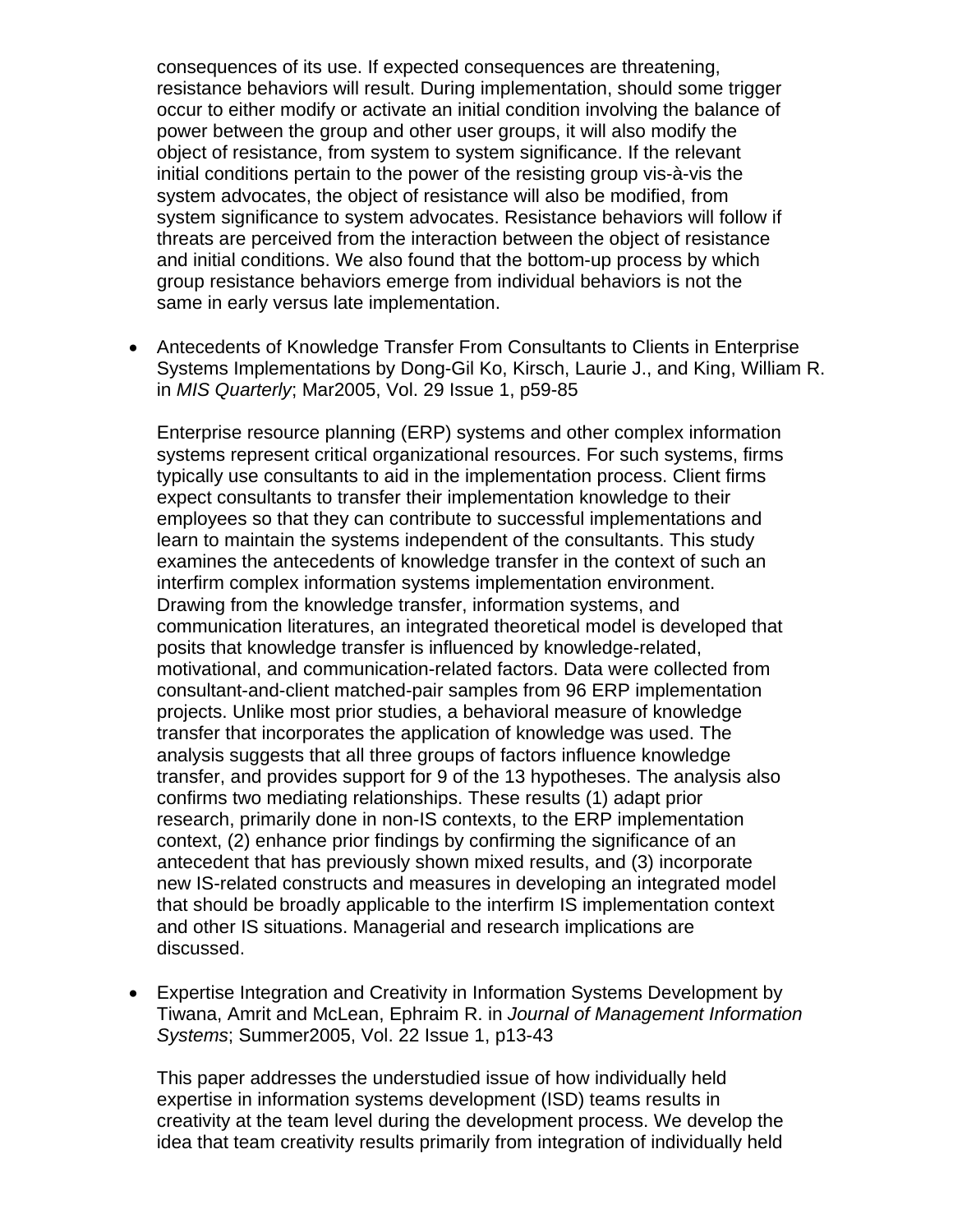<span id="page-23-0"></span>expertise of team members at the team level. We further propose the quality of intrateam relationships and knowledge complementarities that align the work of individual team members at the project level influence creativity primarily through the process of expertise integration. We use data from a field study of 142 participants in 42 ISD projects to test the proposed model. The paper makes three new contributions to the IS literature. Its key contribution lies in developing an expertise integration view of team creativity. We demonstrate the centrality of integrating individually held tacit and explicit knowledge about the problem domain and the technology at the team level in achieving team creativity. The use of a process-focused conceptualization of team creativity is especially noteworthy here. The second contribution of the paper lies in conceptually developing and operationalizing the concept of expertise integration, a mechanism by which individually held knowledge is integratively applied at the project level. Although the importance of knowledge in the ISD process is widely recognized in prior research, this is the first study to develop the concept in an operationally meaningful way. The third key contribution lies in showing that the compositional and relational attributes of ISD project teams--diverse specialized knowledge in a team, the quality of intrateam working relationships, and members' cross-domain absorptive capacity--do not engender creativity by themselves; they do so primarily because they enhance integration of individual knowledge at the project level. We offer empirical evidence for such full mediation.

• ERP Plans and Decision-Support Benefits by Holsapple, Clyde W. and Sena, Mark P. in *Decision Support Systems*; Jan2005, Vol. 38 Issue 4, p575-590

Management and implementation of Enterprise Resource Planning (ERP) systems have tended to concentrate on their transactional and recordkeeping aspects, rather than on their decision-support capabilities. This paper explores connections between ERP systems and decision support based on the perceptions of 53 ERP system adopters. It offers new insights into the important objectives that are (and should be) considered in ERP plans, including decision-support objectives. It provides insights into the decision-support benefits of ERP systems. The study also examines relationships between the importance of various objectives in ERP planning and the subsequent realization of decision-support benefits from an ERP system.

#### **Research on Post-Implementation Issues**

• Moving Beyond Intentions and Toward the Theory of Trying: Effects of Work Environment and Gender on Post-Adoption Information Technology Use by Ahuja, Manju K. and Thatcher, Jason Bennett in *MIS Quarterly*; Sep2005, Vol. 29 Issue 3, p427-459

Grounded in the theory of trying, this study examines the influence of the work environment and gender on trying to innovate with information technology. The study extends the innovation diffusion literature by offering a theory-driven explanation for examining trying to innovate with IT and a parsimonious measure for this construct. Drawing on the theory of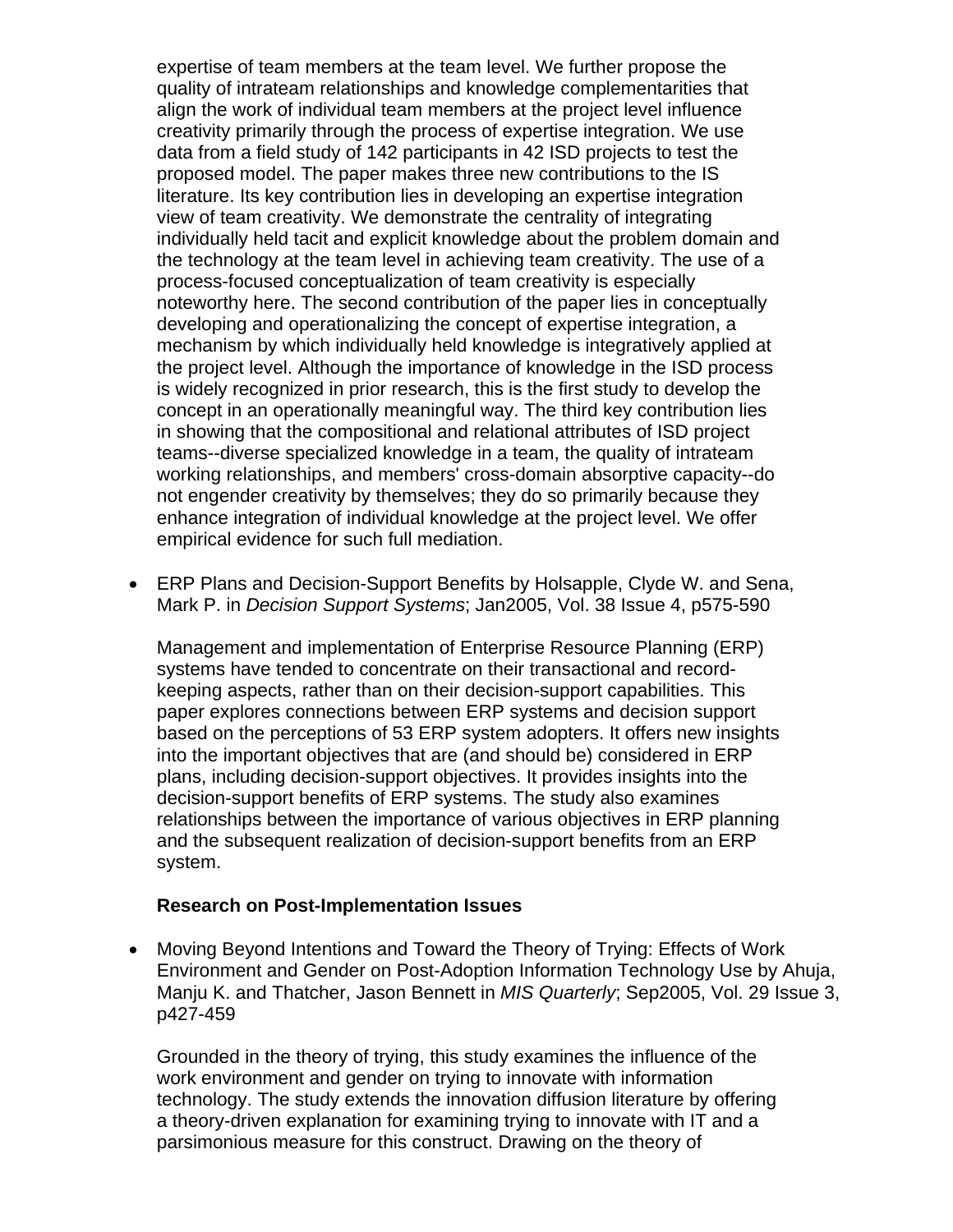reasoned action, we argue that work environment impediments render intentions inadequate for examining post-adoption IT use. Instead of examining intentions, we introduce the goal-based construct of trying to innovate with IT as an appropriate dependent variable for examining postadoption IT use. Statistical analysis supports the reliability and validity of a parsimonious measure of trying to innovate with IT. The study focuses on two research questions. First, do perceptions of the work environment such as overload and autonomy influence individuals' trying to innovate with IT? Second, does gender influence the relationship between perceptions of the environment and trying to innovate with IT? The model articulates how perceptions of the environment moderated by gender may influence trying to innovate with IT. Results provide evidence that overload and autonomy are antecedents to trying to innovate with information technology. Further, findings confirm that autonomy interacts with overload to determine trying to innovate with IT and that these relationships vary by gender. Implications for research and practice are offered.

• What Happens After ERP Implementation: Understanding the Impact of Inter-Dependence and Differentiation on Plant-Level Outcomes by Gattiker, Thomas F. and Goodhue, Dale L. in *MIS Quarterly*; Sep2005, Vol. 29 Issue 3, p559-585

We present a model of the organizational impacts of enterprise resource planning (ERP) systems once the system has gone live and the "shake-out" phase has occurred. Organizational information processing theory states that performance is influenced by the level of fit between information processing mechanisms and organizational context. Two important elements of this context are interdependence and differentiation among sub-units of the organization. Because ERP systems include data and process integration, the theory suggests that ERP will be a relatively better fit when interdependence is high and differentiation is low. Our model focuses at the subunit level of the organization (business function or location, such as a manufacturing plant) and includes intermediate benefits through which ERP's overall subunit impact occurs (in our case at the plant level). ERP customization and the amount of time since ERP implementation are also included in the model. The resulting causal model is tested using a questionnaire survey of 111 manufacturing plants. The data support the key assertions in the model.

• A Comprehensive Conceptualization of Post-Adoptive Behaviors Associated with Information Technology Enabled Work Systems by Jasperson, Jon (Sean), Carter, Pamela E., and Zmud, Robert W. in *MIS Quarterly*; Sep2005, Vol. 29 Issue 3, p525-557

For the last 25 years, organizations have invested heavily in information technology to support their work processes. In today's organizations, intraand interorganizational work systems are increasingly IT-enabled. Available evidence, however, suggests the functional potential of these installed IT applications is underutilized. Most IT users apply a narrow band of features, operate at low levels of feature use, and rarely initiate extensions of the available features. We argue that organizations need aggressive tactics to encourage users to expand their use of installed IT-enabled work systems.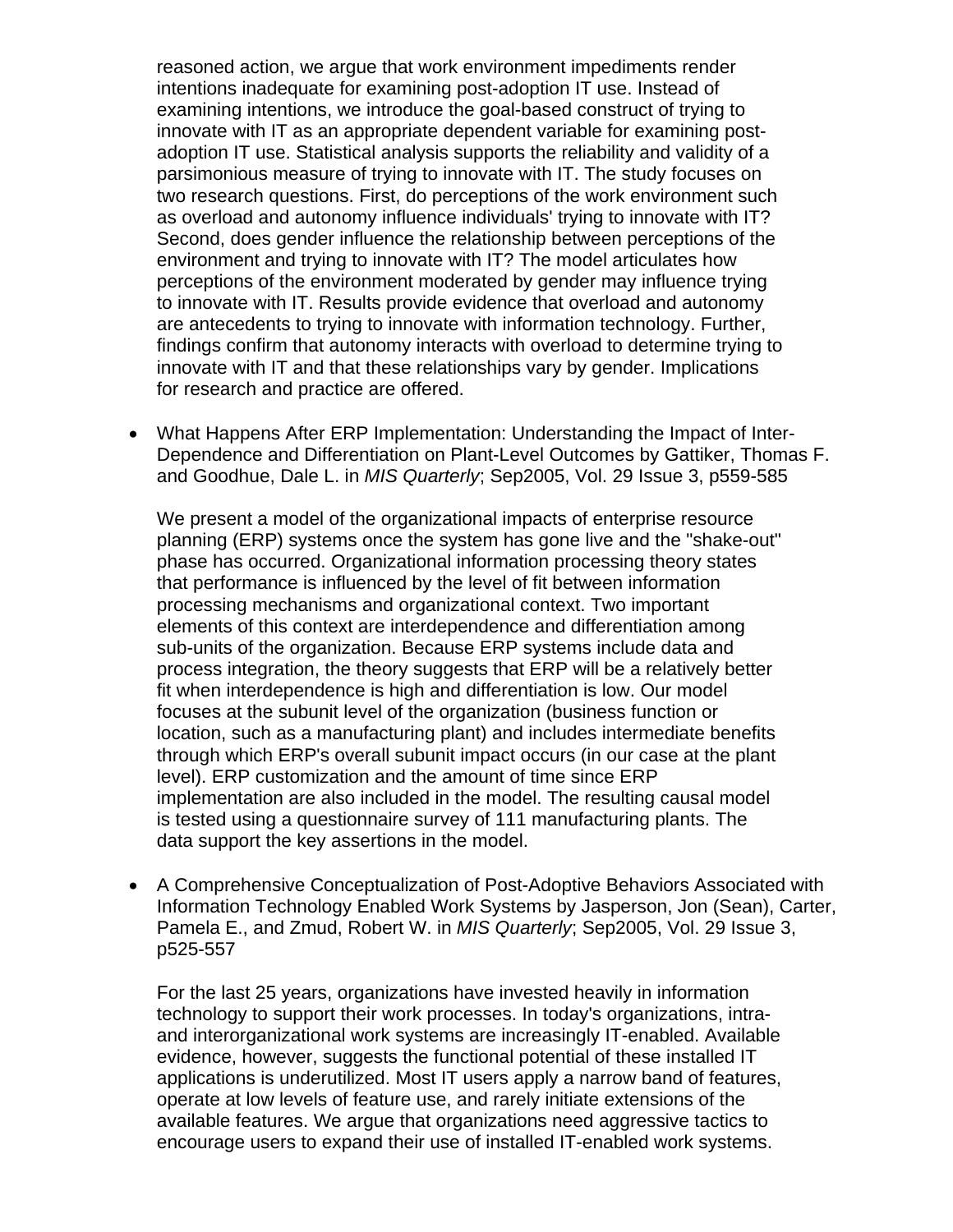<span id="page-25-0"></span>This article strives to accomplish three primary research objectives. First, we offer a comprehensive research model aimed both at coalescing existing research on post-adoptive IT use behaviors and at directing future research on those factors that influence users to (continuously) exploit and extend the functionality built into IT applications. Second, in developing this comprehensive research model, we provide a window (for researchers across a variety of scientific disciplines interested in technology management) into the rich body of research regarding IT adoption, use, and diffusion. Finally, we discuss implications and recommend guidelines for research and practice.

# **Research on Identifying Value from IT and Systems Implementations**

• Measuring the Return on Information Technology: A Knowledge-Based Approach for Revenue Allocation at the Process and Firm Level by Pavlou, Paul A., Housel, Thomas J., Rodgers, Waymond, and Jansen, Erik in *Journal of the Association for Information Systems*; Jul2005, Vol. 6 Issue 7, p199-226

This paper proposes an approach for measuring the return on Information Technology (IT) investments. A review of existing methods suggests the difficulty in adequately measuring the returns of IT at various levels of analysis (e.g., firm or process level). To address this issue, this study aims to develop a method for allocating the revenue and cost of IT initiatives at any level of analysis using a common unit of measurement. Following the knowledge-based view (KBV), this paper proposes an analytic method for measuring the historical revenue and cost of IT investments by estimating the amount of knowledge necessary to generate a common unit of output from any business process. The amount of required knowledge is operationalized using the `average learning time' measure. The proposed operationalization is illustrated with a practical case example. The proposed KBV approach is extended specifically for IT resources, allowing us to assess the Return on IT (ROIT) using a typical productivity ratio (similar to ROI or ROA) that accurately captures the true business value of IT (despite any complementarities) at virtually any level of analysis.

• [Assessing the Value Provided by ERP Applications Through Organizational](http://cais.aisnet.org/articles/default.asp?vol=16&art=18)  [Activities](http://cais.aisnet.org/articles/default.asp?vol=16&art=18) by [Arik Ragowsky,](http://cais.aisnet.org/authors.asp?auth=842) [Toni M. Somers](http://cais.aisnet.org/authors.asp?auth=843), and [Dennis A. Adams](http://cais.aisnet.org/authors.asp?auth=841) in *Communications of the AIS*; Volume 16, Article 18, August, 2005

When managers and stockholders consider making an investment in information technology (IT), as with any other investment, a major concern is whether this investment will add to the performance of their organization. However, it is difficult to identify the nature of the linkage between an investment in IT in general, and Enterprise Resource Planning (ERP), in particular, to an organization's performance. In this study we extend the work of Barua et al. , Lerch and Mangal, and Tallon et al. We develop a model to identify the value ERP applications add to Porter's organizational primary activities and the information systems (IS) applications related to ERP that help deliver added value through organizational characteristics. This new model should help in assessing the potential value of an ERP investment. We examine the relationship of ERP applications and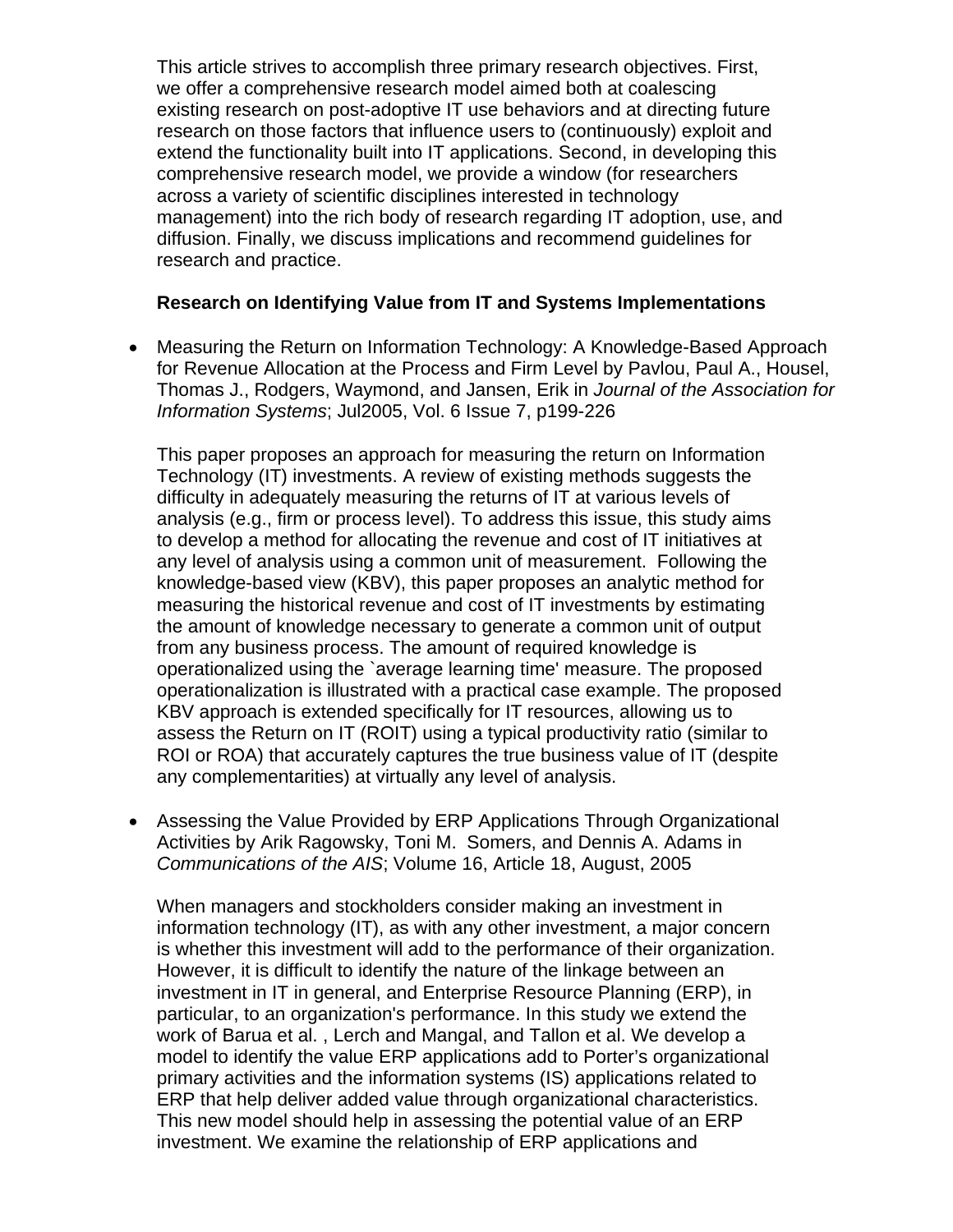<span id="page-26-0"></span>organizational characteristics to an organization's primary activities by a path analysis of more than 200 medium and large sized manufacturing firms. The results of this investigation indicate that organizational characteristics mediate the relationship between IS applications and the value ERP can add to the organizational primary activities. Consequently, organizations with different characteristics may add different value to their primary activities by using ERP applications. We found that each primary activity was supported by some, though not necessarily all, IS applications included in most ERP packages. We conclude that, an organization's characteristics are related to the return that may be gained from the use of ERP systems. We offer recommendations on how organizations can use ERP to add value to their primary activities, based on their organizational characteristics.

#### **Research on Internal Control Issues**

• Maximizing Accuracy of Shared Databases when Concealing Sensitive Patterns by Menon, Syam, Sarkar, Sumit, Mukherjee, Shibnath in *Information Systems Research*; Sep2005, Vol. 16 Issue 3, p256-270

The sharing of databases either within or across organizations raises the possibility of unintentionally revealing sensitive relationships contained in them. Recent advances in data-mining technology have increased the chances of such disclosure. Consequently, firms that share their databases might choose to hide these sensitive relationships prior to sharing. Ideally, the approach used to hide relationships should be impervious to as many data-mining techniques as possible, while minimizing the resulting distortion to the database. This paper focuses on frequent item sets, the identification of which forms a critical initial step in a variety of data-mining tasks. It presents an optimal approach for hiding sensitive item sets, while keeping the number of modified transactions to a minimum. The approach is particularly attractive as it easily handles databases with millions of transactions. Results from extensive tests conducted on publicly available real data and data generated using IBM's synthetic data generator indicate that the approach presented is very effective, optimally solving problems involving millions of transactions in a few seconds.

• Theoretical Explanations for Firms' Information Privacy Behaviors by Greenaway, Kathleen E. and Chan, Yolande E. in *Journal of the Association for Information Systems*; Jun2005, Vol. 6 Issue 6, p171-189

Information privacy is an important information management issue that is increasingly challenging managers and policy makers. While many studies have investigated information privacy as an individual, sectoral, or national level phenomenon, there is a gap in our understanding of organizational approaches to developing and implementing policies and programs to manage customer information privacy. Information systems research lack theory to explain firm level information privacy behaviors. This article argues for an expanded repertoire of theories to be applied to investigating information privacy, especially the role that the pursuit of competitive necessity versus competitive advantage plays in explaining organizational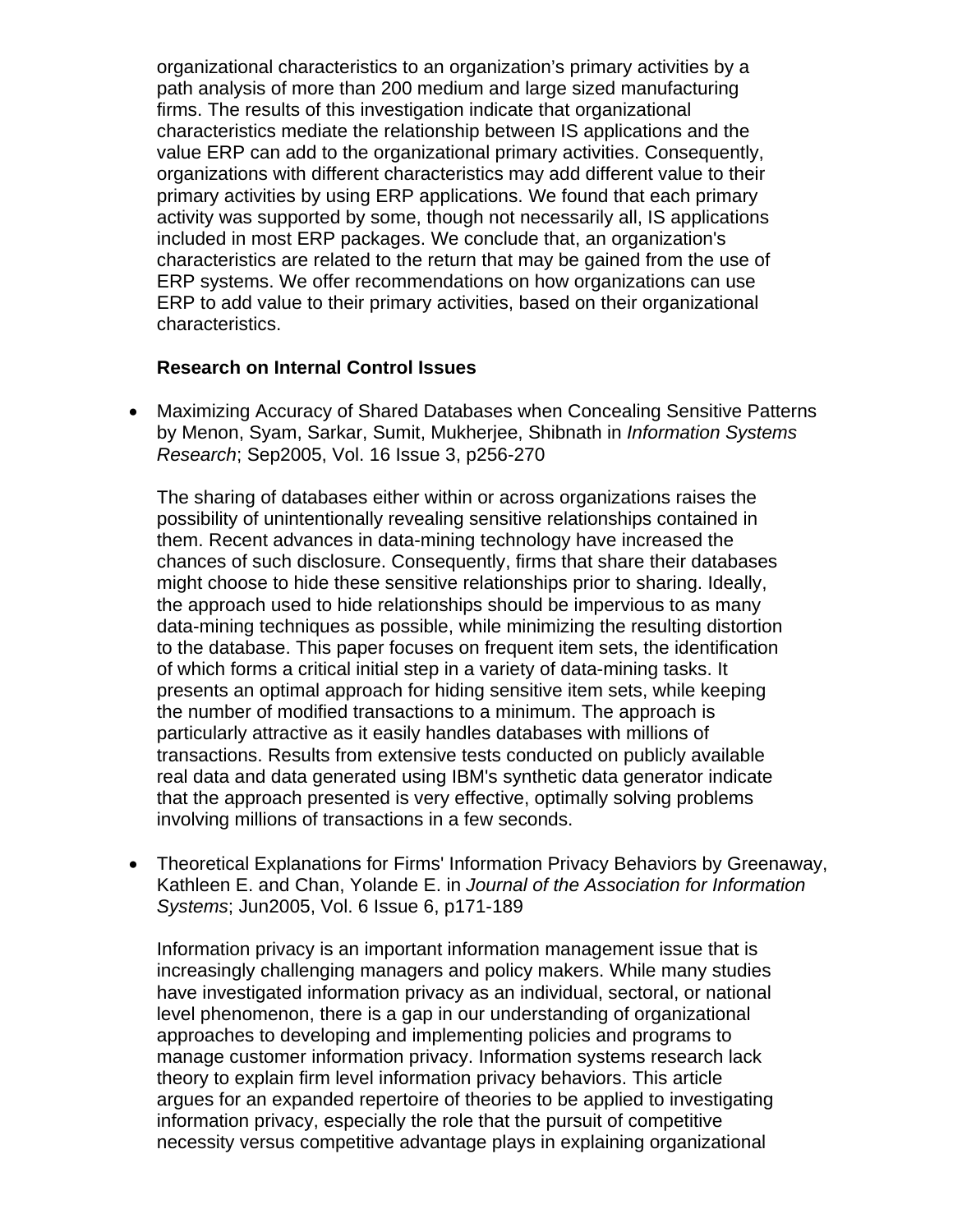level behavior. The authors outline how the Institutional Approach (IA) and the Resource-Based View (RBV) of the firm offer compelling theoretical explanations for firms' behaviors and should be applied to privacy research within the information systems area.

• [What is a Chief Privacy Officer? An Analysis Based on Mintzberg's Taxonomy of](http://cais.aisnet.org/articles/default.asp?vol=16&art=6)  [Managerial Roles](http://cais.aisnet.org/articles/default.asp?vol=16&art=6) by [Tim Kayworth,](http://cais.aisnet.org/authors.asp?auth=818) [Leslie Brocato](http://cais.aisnet.org/authors.asp?auth=819), and [Dwayne Whitten](http://cais.aisnet.org/authors.asp?auth=820) in *Communications of the AIS*; Volume 16, Article 6, July, 2005

Given the growing concern over information privacy abuse, potential lawsuits, and threats of increased government privacy legislation, an increasing number of firms are resorting to Chief Privacy Officers (CPOs) as a means to cope with information privacy. However, little is yet known about the job responsibilities and roles of this emerging corporate position. This study examines the critical managerial roles of CPOs. Drawing from indepth interviews at three large firms and from secondary sources of data, this study uses Mintzberg's framework for managerial work to develop a taxonomy of key managerial roles for the emerging position of Chief Privacy Officer. From our analysis, we conclude that Chief Privacy Officers function with role responsibilities in four main areas: informational (monitor, disseminator, spokesperson), interpersonal (figurehead, liaison), conflict management (disturbance handler, negotiator), and strategic management (entrepreneur). Our analysis also suggests that no single managerial role is most important. Rather, multiple roles are required of CPOs. To meet these multiple role requirements, effective CPOs must possess strong business, communications, and technical skills. Our results suggest that Chief Privacy Officers tend to operate at high levels of organizational hierarchies as evidenced by the importance of their externally related job roles of figurehead, liaison, and spokesperson.

• Inside the Fence: Sensitizing Decision Makers to the Possibility of Deception in the Data They Use by David P. Biros, Joey F. George, and Robert W. Zmud in *MISQE*; Vol. 4, No. 1, March, 2005

While there are various forms of computer attack, this article deals with the growing trend of hackers and insiders manipulating data they are unauthorized to see or change. As employees and managers increasingly rely on information systems to make decisions, others can influence those decisions, and even the decision-makers' behavior, by manipulating the data the decision makers use. While organizations typically rely on intrusion detection systems and firewalls to protect their information assets, employees must also be made aware that data deception is possible, so that they realize the information they depend on might have been manipulated. This article describes a field experiment that analyzed the effectiveness of alternative approaches to sensitizing decision makers to the possibility of manipulated data. Once sensitized, they may either truly discover data manipulation (detection success) or falsely discover manipulation (false alarm). We found that traditional classroom training had no effect on raising the decision makers' sensitivity, while warnings of possible poor data quality did lead to higher detection of the erroneous data. However, warnings combined with just-in-time training resulted in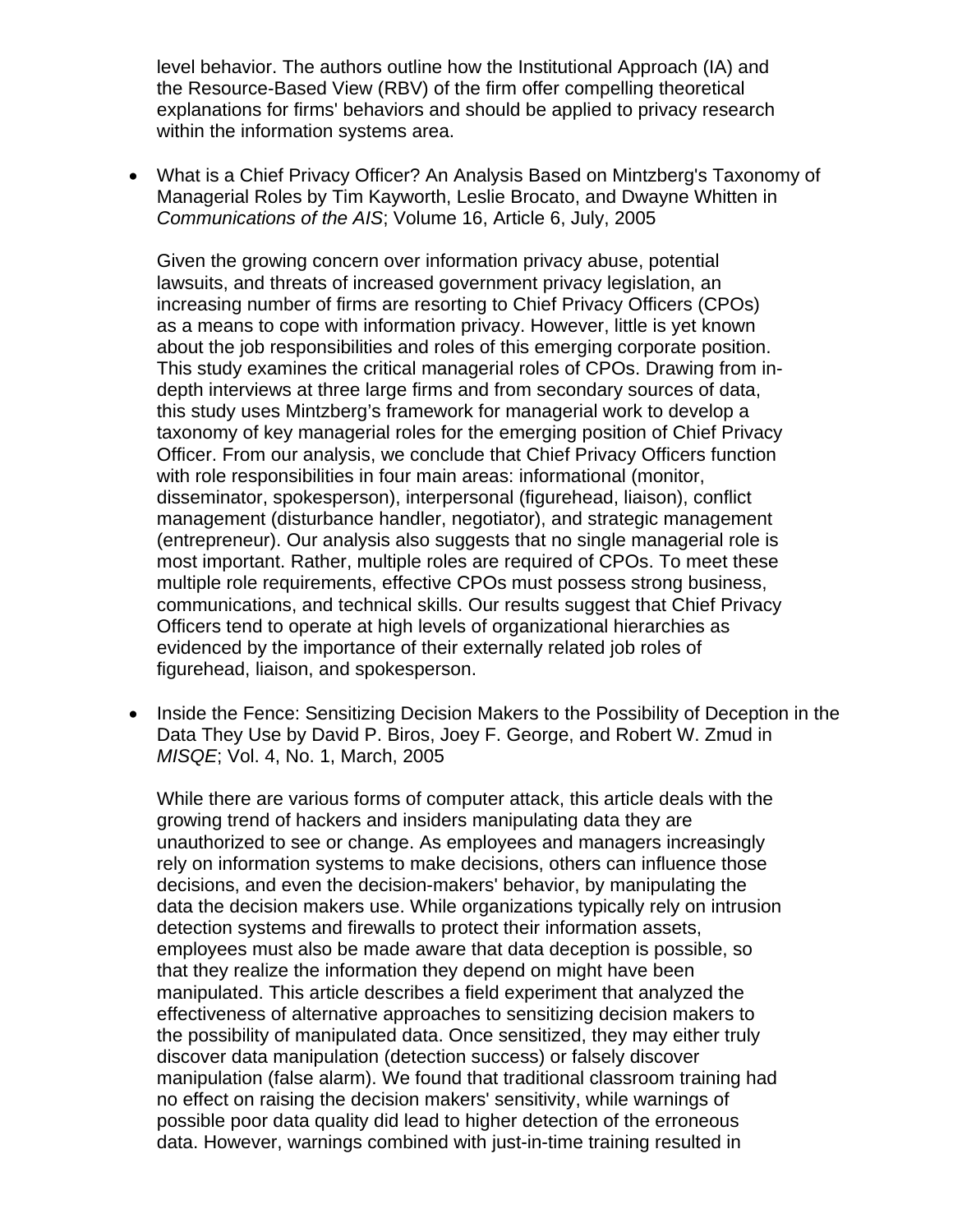<span id="page-28-0"></span>better detection success, but also in more false alarms. But even the best detectors were only able to spot 25 percent of the manipulated data. Nonetheless, the study underscores the need for both strong perimeter defenses as well as a sensitized workforce when a data manipulation incident is suspected.

#### **Research on Systems Assessment and Assurance**

• On Data Reliability Assessment in Accounting Information Systems by Krishnan, Ramayya, Peters, James, Padman, Rema, Kaplan, David in *Information Systems Research*; Sep2005, Vol. 16 Issue 3, p307-326

The need to ensure reliability of data in information systems has long been recognized. However, recent accounting scandals and the subsequent requirements enacted in the Sarbanes-Oxley Act have made data reliability assessment of critical importance to organizations, particularly for accounting data. Using the accounting functions of management information systems as a context, this paper develops an interdisciplinary approach to data reliability assessment. Our work builds on the literature in accounting and auditing, where reliability assessment has been a topic of study for a number of years. While formal probabilistic approaches have been developed in this literature, they are rarely used in practice. The research reported in this paper attempts to strike a balance between the informal, heuristic-based approaches used by auditors and formal, probabilistic reliability assessment methods. We develop a formal, processoriented ontology of an accounting information system that defines its components and semantic constraints. We use the ontology to specify data reliability assessment requirements and develop mathematical-modelbased decision support methods to implement these requirements. We provide preliminary empirical evidence that the use of our approach improves the efficiency and effectiveness of reliability assessments. Finally, given the recent trend toward specifying information systems using executable business process models (e.g., business process execution language), we discuss opportunities for integrating our process-oriented data reliability assessment approach--developed in the accounting context- in other IS application contexts.

• Evaluating Information Assurance Strategies by Hamill, J. Todd, Deckro, Richard F. and

Kloeber Jr., Jack M. in *Decision Support Systems*; May2005, Vol. 39 Issue 3, p463-484

The information revolution has provided new and improved capabilities to rapidly disseminate and employ information in decision-making. Enhancing and enabling for today's modem industry, these capabilities are critical to our national infrastructures. These capabilities, however, often rely upon systems interconnected throughout the world, resulting in potentially increased vulnerability to attack and compromise of data by globally dispersed threats. This paper develops a methodology facilitating the generation of information assurance strategies and implementing measures to assess them, Upon reviewing key factors and features of information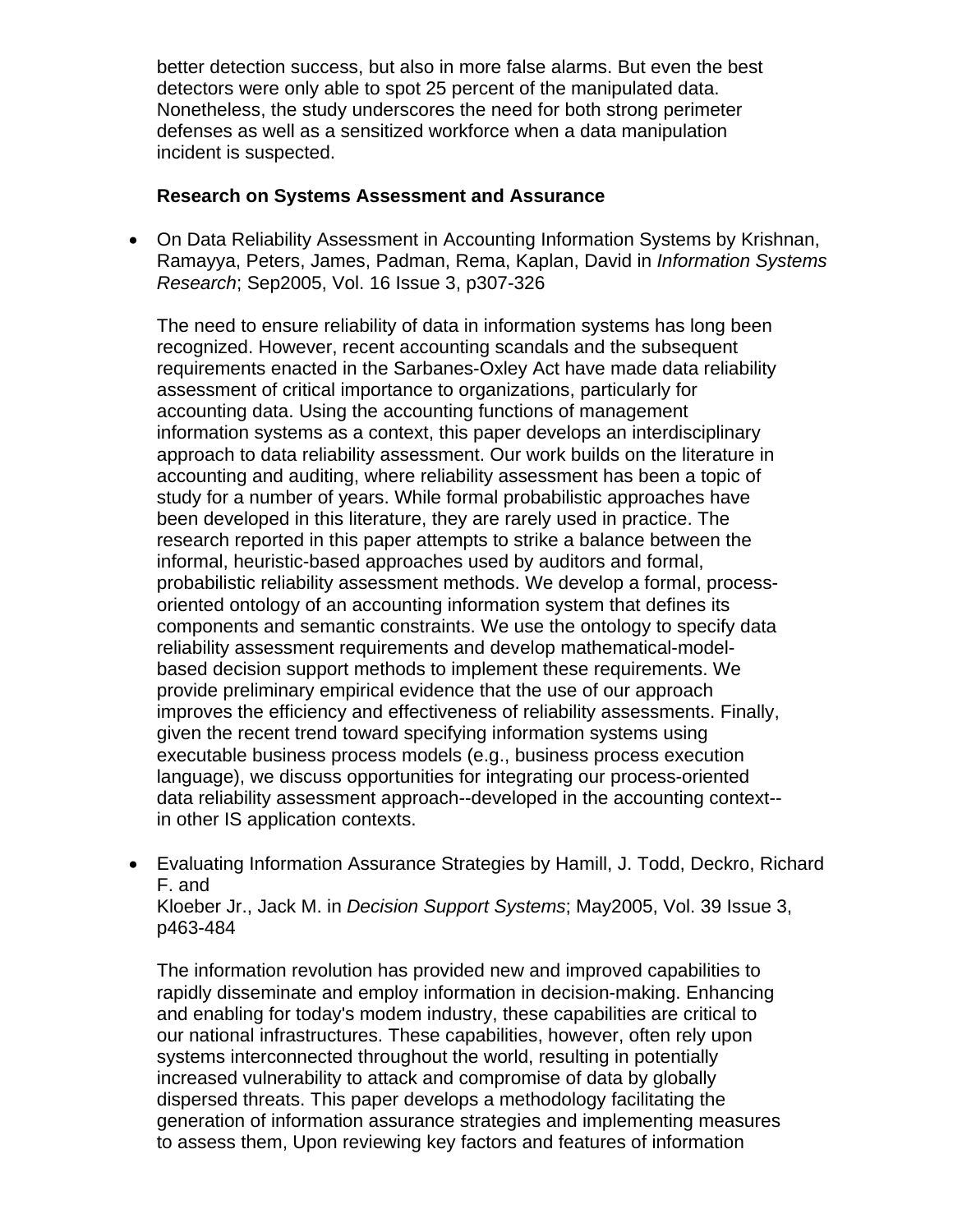assurance, value focused thinking is used to develop an information assurance analysis framework.

# <span id="page-29-0"></span>**XVI. Call for Papers & Reviewers**

# *Conferences:*

# • **Sixth International Research Symposium on Accounting Information Systems**

The symposium, which is sponsored by SIG-ASYS and its official journal the *International Journal of Accounting Information Systems (IJAIS)*, will feature research papers and panels that focus on the link between accounting and information systems research.

# *Sixth International Research Symposium*



*on* 

# *Accounting Information Systems*



# **CALL FOR PARTICIPATION**

December 10-11, 2005 Las Vegas, Nevada (in coordination with ICIS 2005)

In December 2005, in coordination with ICIS 2005, the Sixth Annual International Research Symposium on Accounting Information Systems will be held in Las Vegas, Nevada. The symposium, which is sponsored by SIG-ASYS and its official journal the International Journal of Accounting Information Systems (IJAIS), will feature research papers and panels that focus on the link between accounting and information systems research. The Symposium will include interdisciplinary papers that draw from accounting, psychology, cognitive science, behavioral science, economics, and/or information technology. Various methodological approaches will be represented. The language of the conference and for all submissions is English.

Registration will be available on the ICIS registration form. For further details see: <http://icis2005.unlv.edu/>

# **Program Chair: Vicky Arnold**

Ernst & Young Professor of Accounting Dixon School of Accounting University of Central Florida Orlando, FL 32816 [varnold@bus.ucf.edu](mailto:varnold@bus.ucf.edu)

Local Arrangements Chair: Georgia Smedley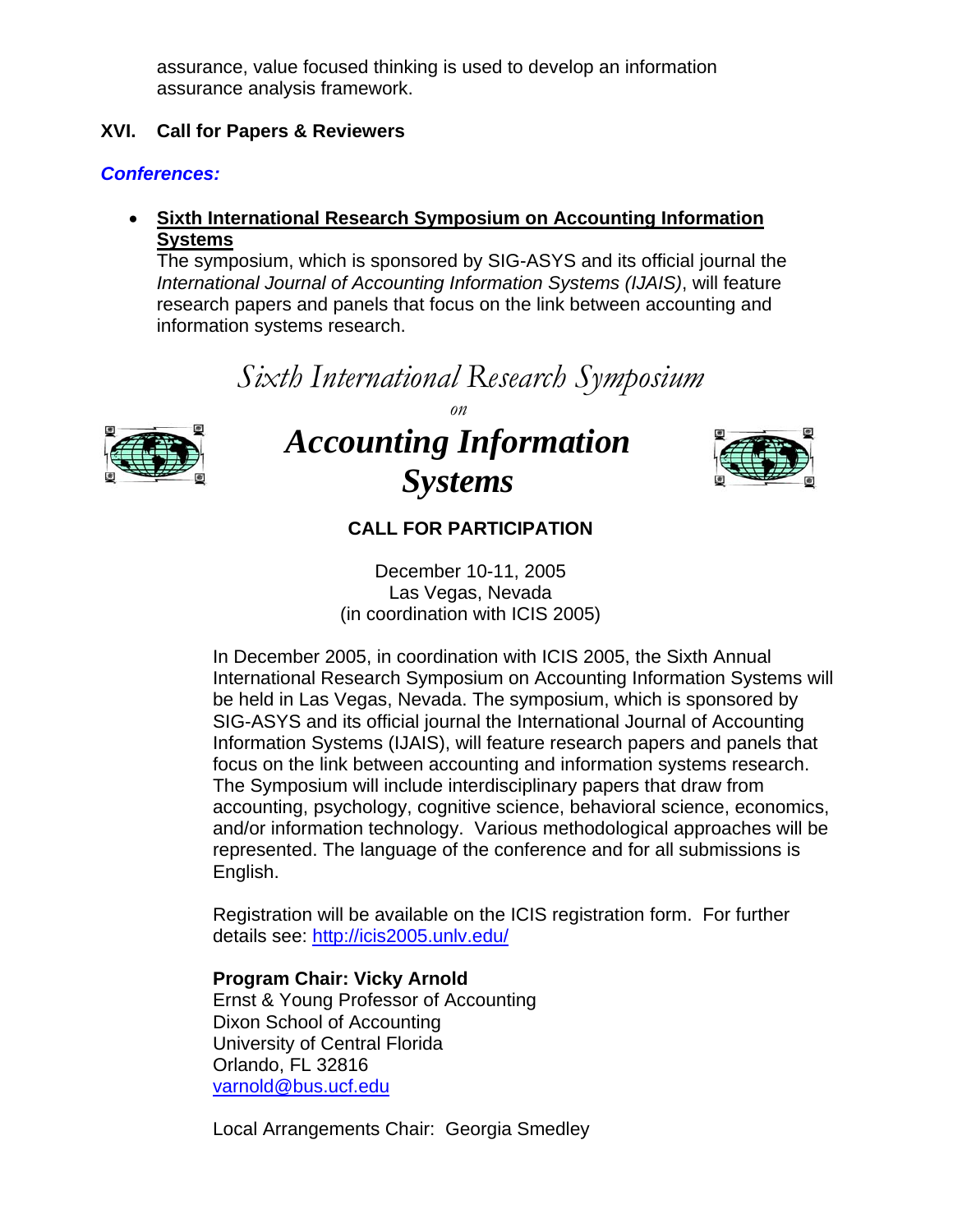# University of Nevada-Las Vegas

# Sponsoring Journal Editor: Steve G. Sutton University of Central Florida/University of Melbourne International Journal of Accounting Information Systems ssutton@bus.ucf.edu

# **Preliminary Schedule**

# SATURDAY, DECEMBER 10

1:45 – 2:00 Opening Remarks

2:00 – 3:00 Research in Progress Session Moderator: Cheryl Dunn

> *Comparison of Relational, ER and Object-Based Approaches to Modeling of*

*Financial Statements* 

Lee Yao, LaTrobe University, Australia

Maria Prokofieva, LaTrobe University, Australia

*A Look at a Largely Unknown, but Powerful, Tool for Modeling and Understanding Accounting Databases in the Sarbanes-Oxley (SOX) Era* 

Andrew P. Jansma, Michigan Technological University, USA

3:00 – 4:00 Paper Session Moderator and Discussant: TBA

> *The Effects of Attitudinal Ambivalence and Exploratory Switching Behavior on*

*the Use of Multiple Decision Aids* 

Patrick R. Wheeler, University of Missouri, USA Donald R. Jones, Texas Tech University, USA

4:00 – 4:30 Break

4:30 – 6:00 Panel Session: *Reengineering the Business Reporting Process: the Galileo Model* 

Moderator: TBA

Building on the work originally done for the Extended Business Reporting Consortium of the AICPA, a new initiative is needed to develop a set of ideas and visions that will begin the process of substantially reengineering business reporting. The purpose of this panel discussion is to lay out some of the larger forces that will shape any new business reporting model and to describe a general framework to organize the thinking of this nascent movement. Panelists: Miklos Vasarhelyi, Rutgers University Michael Alles, Rutgers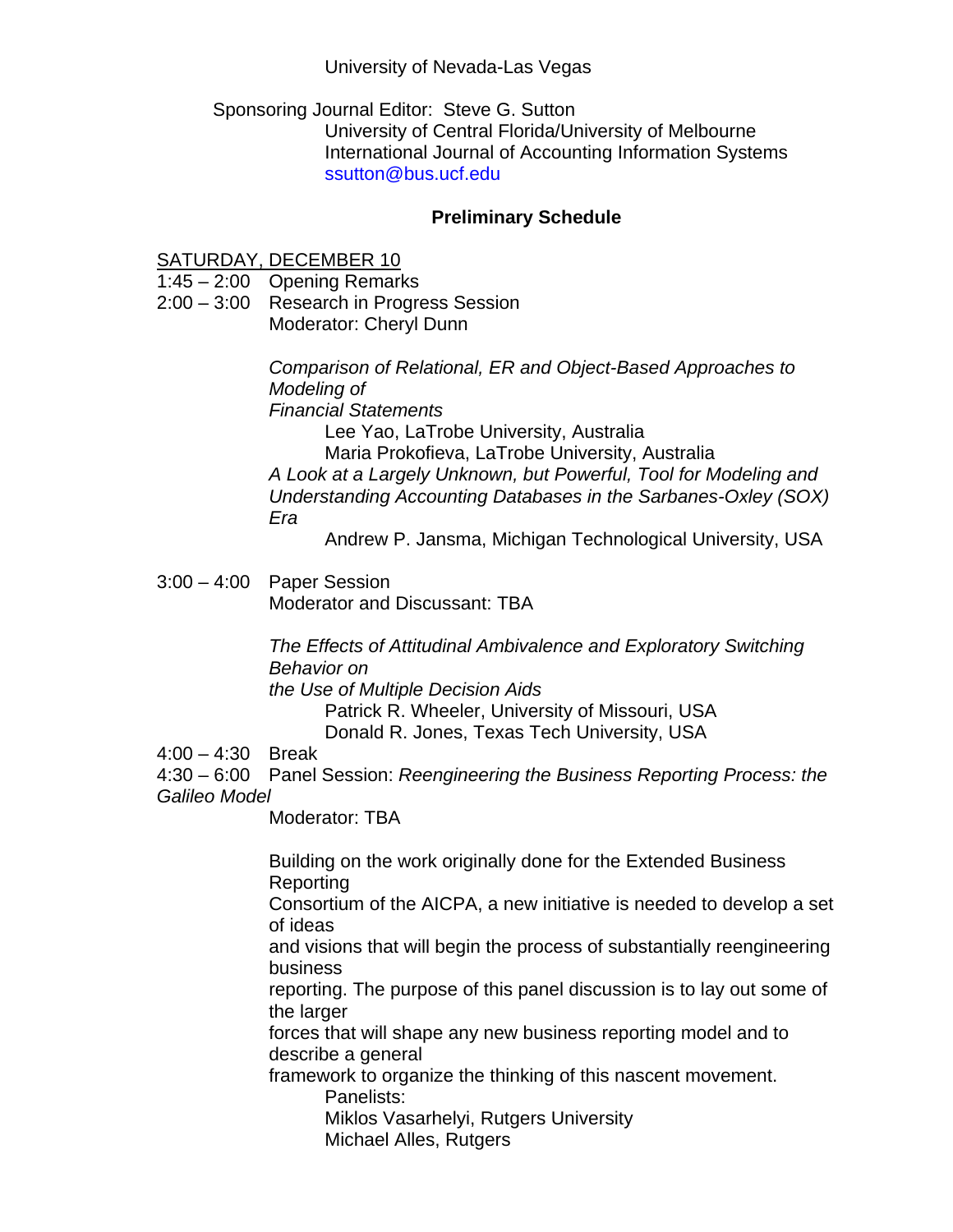Paul Herring, Grant Thornton AICPA Representative Industry Representative

7:00 Dinner – Venue to be announced

SUNDAY, DECEMBER 11

8:30 – 9:30 Research in Progress Session Moderator: TBA

> *A Reference Model for ERP Life Cycle-wide Management and Support*

She-I Chang, National Chung Cheng University, Taiwan *Designing Integrated Processes Based on New Advanced Enterprise Systems* 

*Technology—Establishing the Process Innovation Laboratory*  Charles Møller, Aarhus School of Business, Denmark

- 9:30 9:45 Break
- 9:45 10:45 Paper Session Moderator and Discussant: TBA

*From Classical IT Project to Technology Driven Organizational Change Initiative: Managing the ERP System*  Jeremy Rose, Aalborg University, Denmark Pernille Kræmmergaard, Aarhus School of Business, **Denmark** 

10:45 – 11:45 Research in Progress Session Moderator: TBA

> *Enterprise System-Enabled Organizations and Management Control: Developing*

*and Applying a Theoretical Framework*  Pall Rikhardsson, Aarhus School of Business, Denmark Carsten Rohde, Copenhagen Business School, Denmark Anders Rom, Copenhagen Business School, Denmark *(Re)Presenting Organizations: What You See is What You Fit*  Jesse Dillard, Portland State University, USA Neil Ramiller, Portland State University, USA

- 11:45 12:15 Forum: *Sociological Impacts Arising from ERP Implementations*
- 12:15 1:30 Lunch
- 1:30 3:30 Paper Session Moderator and Discussant: TBA

*Analysts' Forecasts and Investments in Information Technology*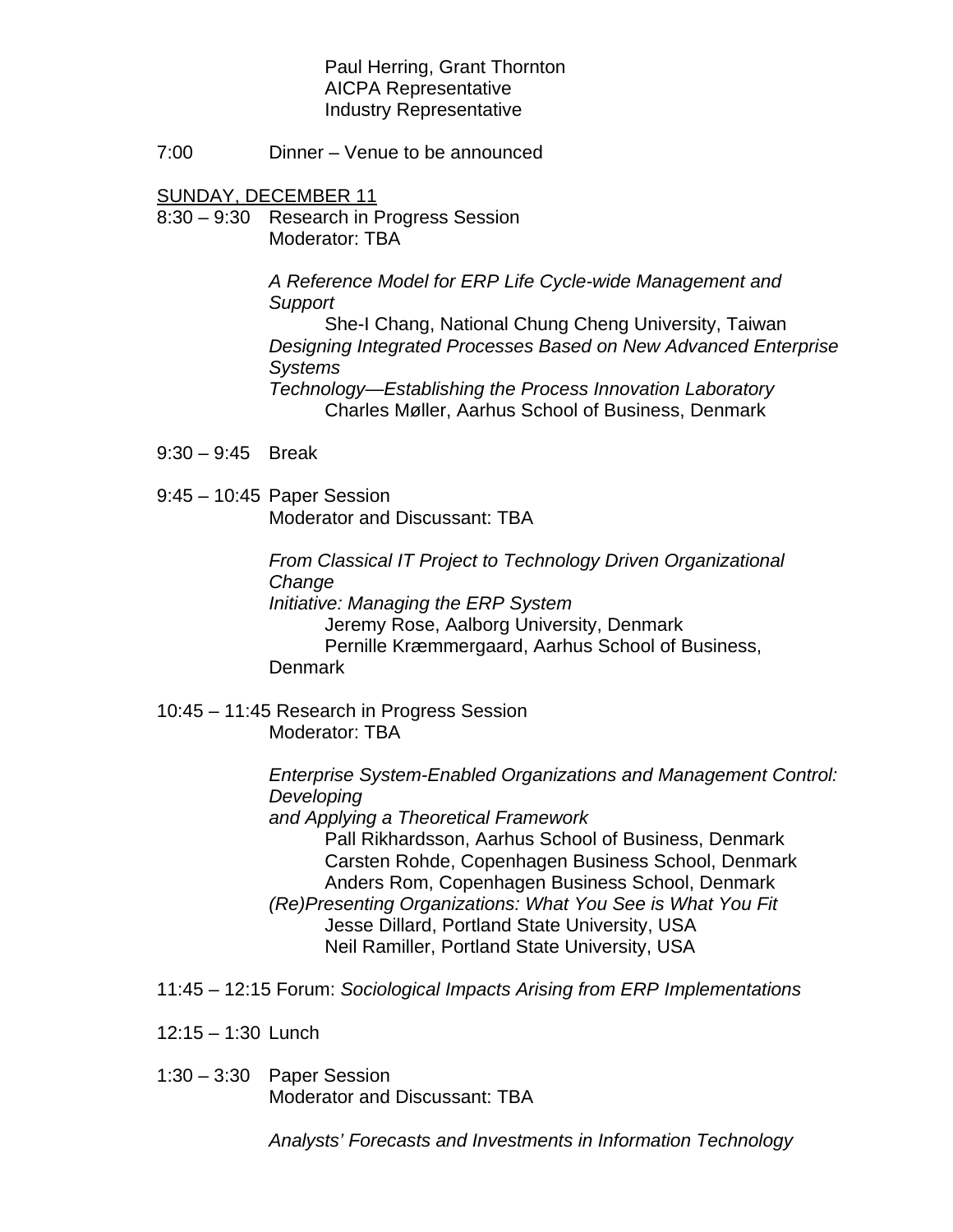Bruce Dehning, Chapman University, USA Glenn M. Pfeiffer, Chapman University, USA Vernon J. Richardson, University of Arkansas, USA *The Impact of Activity-based Costing and Information Technology on Manufacturing Plant Performance*  Indranil Bardhan, The University of Texas at Dallas, USA Tai-Yuan Chen, The University of Texas at Dallas, USA Rajiv D. Banker, Temple University, USA Hsihui Chang, University of California Riverside, USA

- 3:30 3:45 Break
- 3:45 4:15 Research in Progress Session Moderator: TBA

*In Search of Profitability: A Virtual Enterprise Approach*  Akshay Grover, Brigham Young University, USA William G. Heninger, Brigham Young University, USA

4:15 – 4:30 Closing Remarks

• **Organizations and Society in Information Systems (OASIS) 2005 Workshop** Present your research-in-progress at OASIS, the IFIP Working Group 8.2 research workshop (or just come to hear the discussions). The OASIS workshop is open to all interested scholars and professionals who are researching in the area of organizations, information systems and society. Deadline is October 15, 2005. For more information view the Call for Participation below.



**International Federation for Information Processing Working Group 8.2 Information Systems and Organizations** 

# **Call for Participation**

\*\*\*\*\*\*\*\*\*\*\*\*\*\*\*\*\*\*\*\*\*\*\*\*\*\*\*\*\*\*\*\*\*\*\*\*\*\*

- **\*** Submit to: [oasis2005@ifipwg82.org](mailto:oasis2005@ifipwg82.org)
- **\* Deadline: October 15, 2005**
- \*\*\*\*\*\*\*\*\*\*\*\*\*\*\*\*\*\*\*\*\*\*\*\*\*\*\*\*\*\*\*\*\*\*\*\*\*\*

**Organizations and Society in Information Systems (OASIS) 2005 Workshop** 

The Venetian Hotel CASANOVA 501 & 502 Las Vegas, NV, United States 9 AM-3:30 PM Sunday 11 December 2005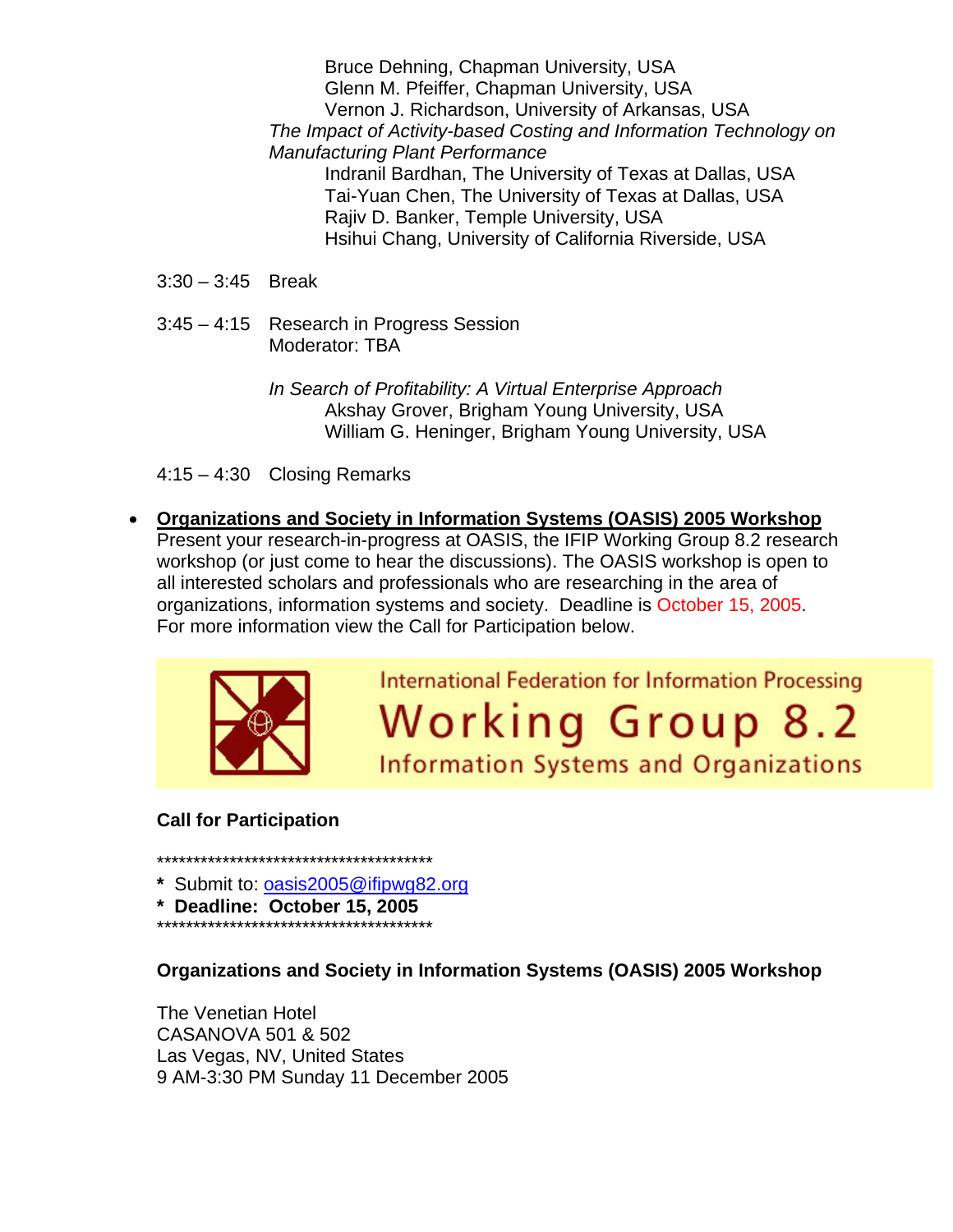- Is your research concerned with the interaction of information systems, organizations and society?
- Are you ready to present some of your current research ideas and approaches?
- Do you need a forum to discuss some of your concepts and/or findings that have not yet crystallized into a formal paper?
- Would you like feedback from your peers as you move your current work forward?
- Do you want to meet internationally respected researchers in information systems?

If so, we invite you to present your research-in-progress at OASIS, the IFIP Working Group 8.2 research workshop (or just come to hear the discussions). The OASIS workshop is open to all interested scholars and professionals who are researching in the area of organizations, information systems and society. Moreover, we welcome scholars of social responsibility and ethics in IS. Along with members and friends of IFIP WG 8.2, we welcome researchers new to, or interested in, intensive research in IS. Intensive research was defined for a special edition of MIS Quarterly as empirical research that employs qualitative, case, and/or interpretive methods.

Come get to know our members and their research interests, issues, and methodologies in a relaxed and supportive setting. The unique and collegial character of WG 8.2 ensures constructive, helpful and high quality feedback. OASIS is a particularly useful forum for those just embarking on their research who need constructive advice on research approaches.

**Submissions:** To present, please submit a 500-word abstract of your work to oasis2005@ifipwg82.org by 15 October 2005. We anticipate that submitters will be given about 10-15 minutes to present their work to the assembled group, followed by 5-10 minutes for questions from the audience. The exact timing and review process will depend on the number of abstracts received. We will accept late submissions on a space-available basis. Proposals will be made available online prior to the meeting. Authors submitting proposals must grant the IFIP WG 8.2 the right to publish them online, but retain all other copyrights.

**Registration:** There will be a nominal registration fee for the workshop to cover the cost of coffee breaks, audio-visual equipment and copying. All attendees and presenters will be required to register. We will provide pre-registration as well as registration at the door in cash (receipts will be provided). Details will be provided on the IFIP WG 8.2 Website ([http://www.ifipwg82.org](http://www.ifipwg82.org/)).

**Time and Place:** The workshop will be in the rooms Casanova 501 & 502 of ICIS 2005 in the Conference Hotel, the Venetian, Las Vegas, NV, United States. The workshop will be held from 9 AM-3:30 PM on Sunday 11 December 2005, immediately prior to the ICIS 2005 conference.

IFIP WG 8.2 Business Meeting: All workshop attendees and anyone interested in WG 8.2 are encouraged to attend the WG business meeting that will follow the workshop at 4 PM. At the business meeting, we will discuss future workshops and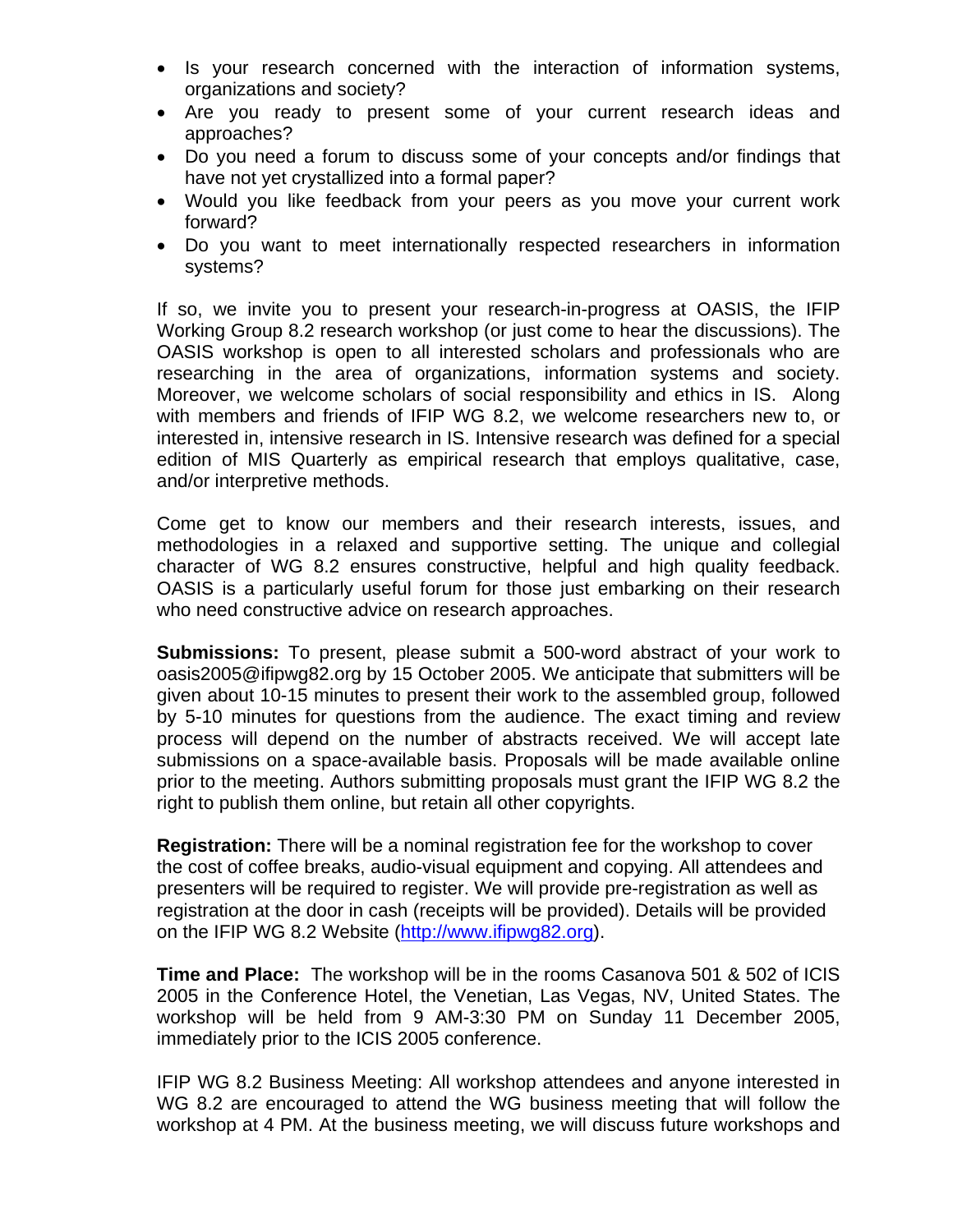working conferences, elect new members to the working group and conduct other business.

**Questions:** Please email any questions regarding this workshop to the chair at [oasis2005@ifipwg82.org](mailto:oasis2005@ifipwg82.org)

We look forward to seeing you in Las Vegas in December.

Chairs, Elisabeth Rossen Helena Holmstrom

#### • **Second Asia/Pacific Research Symposium on Accounting Information Systems** Melbourne, Australia

Tuesday June 20, 2006

The Department of Accounting and Business Information Systems at the University of Melbourne will host the Second Asia/Pacific Research Symposium on Accounting Information Systems. The Symposium will be held on Tuesday, June 20, 2006, in Melbourne immediately prior to the 2006 International Symposium on Audit Research (ISAR) which will be held in Sydney June 22 -23, 2005.

The Symposium is sponsored by the Special Interest Group for Accounting Information Systems (SIG-ASYS) of the Association For Information Systems (AIS) and the International Journal of Accounting Information Systems (IJAIS).

The Symposium will feature research papers, advanced PhD proposals and one or more panels that focus on the nexus between accounting and information systems research. The Symposium is particularly interested in interdisciplinary papers that draw from accounting, psychology, cognitive science, behavioral science, economics, and/or information technology. High quality, insightful and theoretically sound studies are encouraged.

All submissions to the Second Asia/Pacific Research Symposium on Accounting Information Systems must represent original work that has not already been published in a journal or conference proceedings (in complete form - abstract publication is permissible). If the work has been presented at another conference or is currently under consideration for publication or presentation elsewhere, the authors must disclose this fact. We would encourage participants attending ISAR to also submit papers to the Symposium that are at the intersection of auditing and information systems research. The Symposium closing dinner will be held following the sessions on June 20, allowing ISAR participants plenty of time to travel to Sydney on June 21.

At least one author for every accepted paper and all members of every accepted panel must register for the symposium and present their ideas in person.

Submissions may be of three types:

1. Completed research papers: Papers should conform to IJAIS format, which is consistent with MISQ.